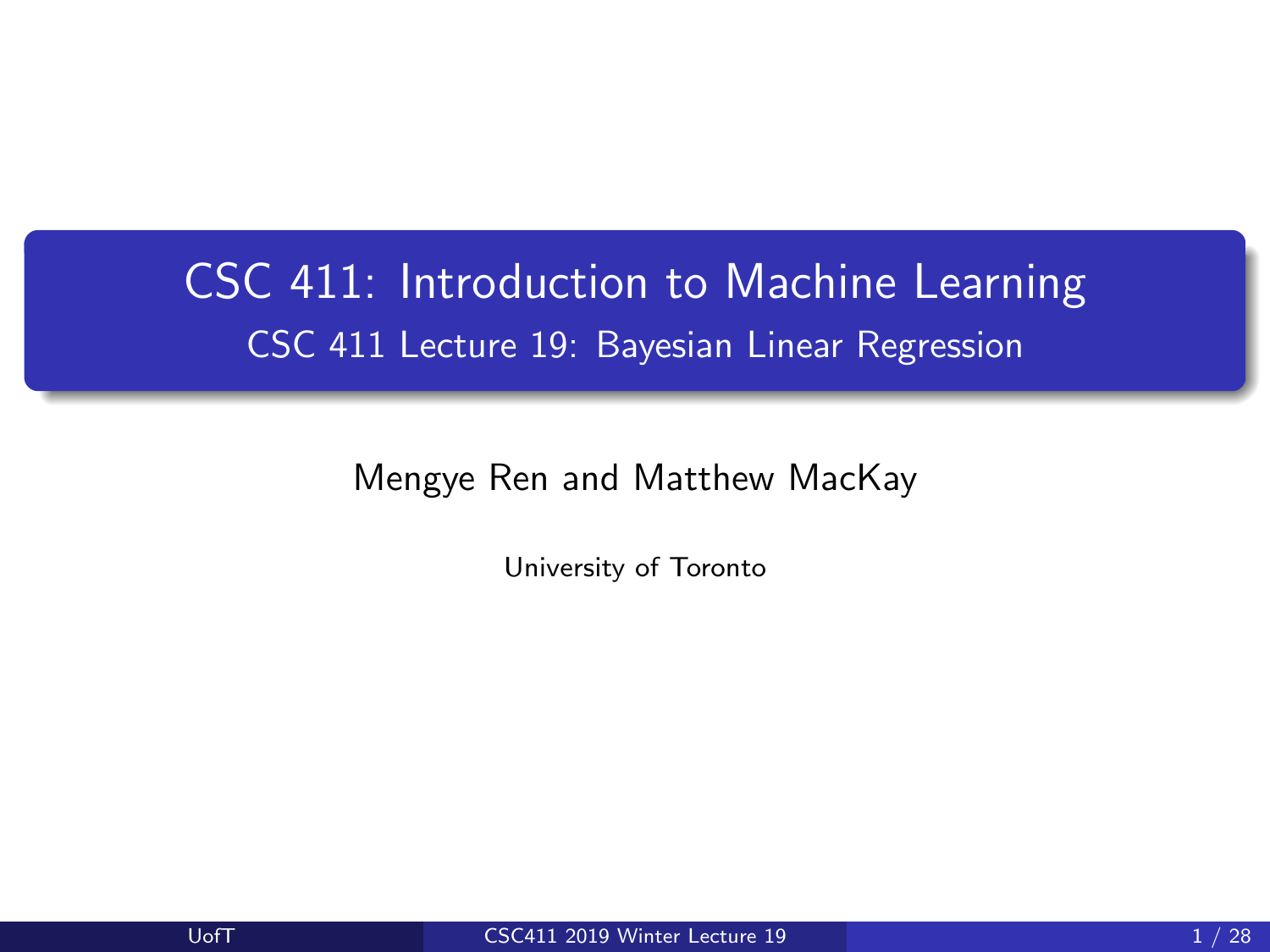- We've covered both parametric and nonparametric models for regression and classification.
	- Parametric models summarize the data into a finite-sized model. E.g., linear regression, logistic regression, neural nets, (linear) SVM, Naïve Bayes, GDA
	- Nonparametric models refer back to the data to make predictions. E.g., KNN
- The next two lectures are about Bayesian approaches to regression.
	- This lecture: Bayesian linear regression, a parametric model
	- Next lecture: Gaussian processes, a nonparametric model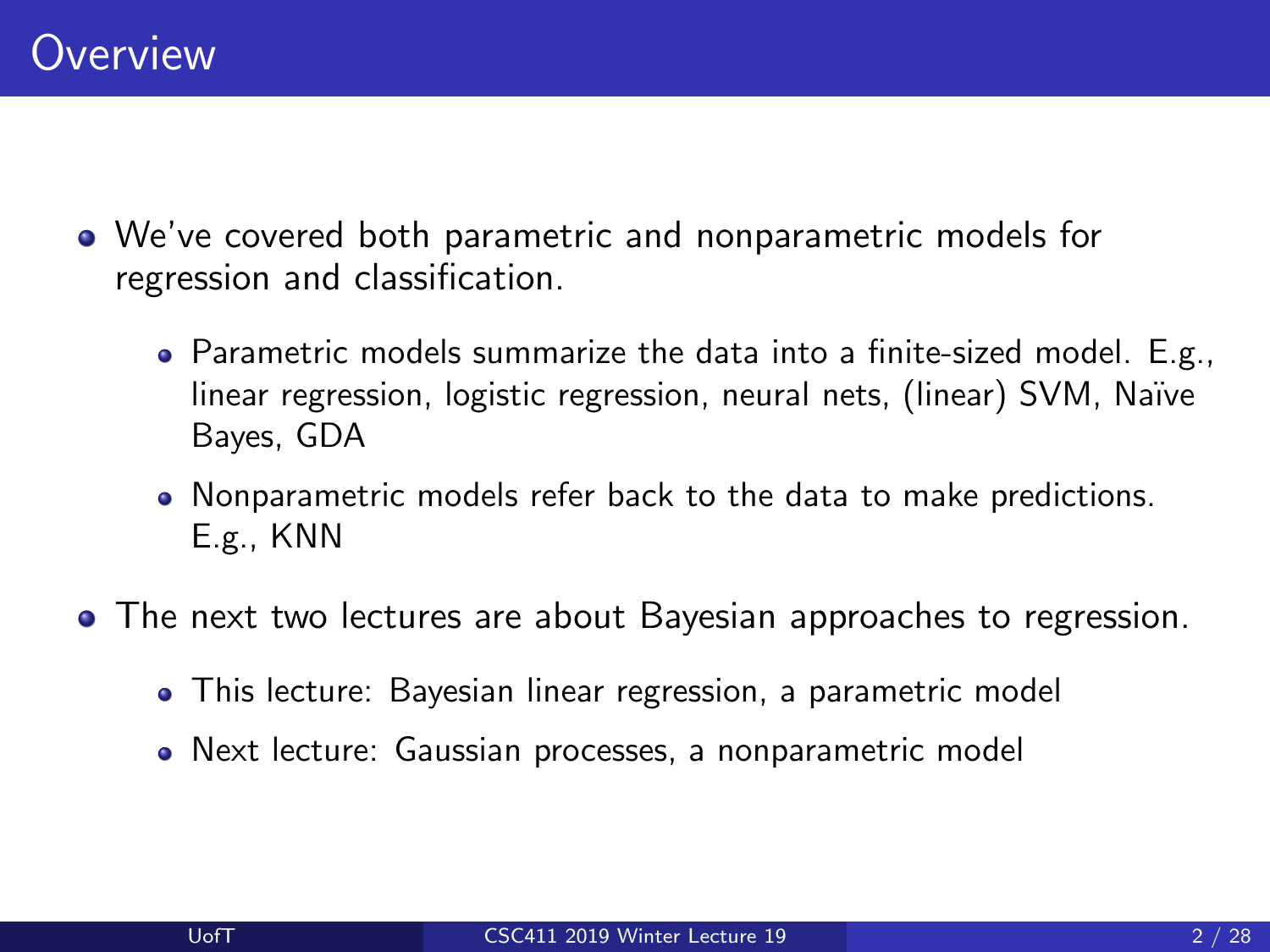- We're going to be Bayesian about the parameters of the model.
	- This is in contrast with na¨ıve Bayes and GDA: in those cases, we used Bayes' rule to infer the class, but used point estimates of the parameters.
	- By inferring a posterior distribution over the *parameters*, the model can know what it doesn't know.
- How can uncertainty in the predictions help us?
	- Smooth out the predictions by averaging over lots of plausible explanations (like ensembles)
	- Assign confidences to predictions
	- Make more robust decisions
	- Guide exploration (focus on areas you're uncertain about)
		- E.g., Bayesian optimization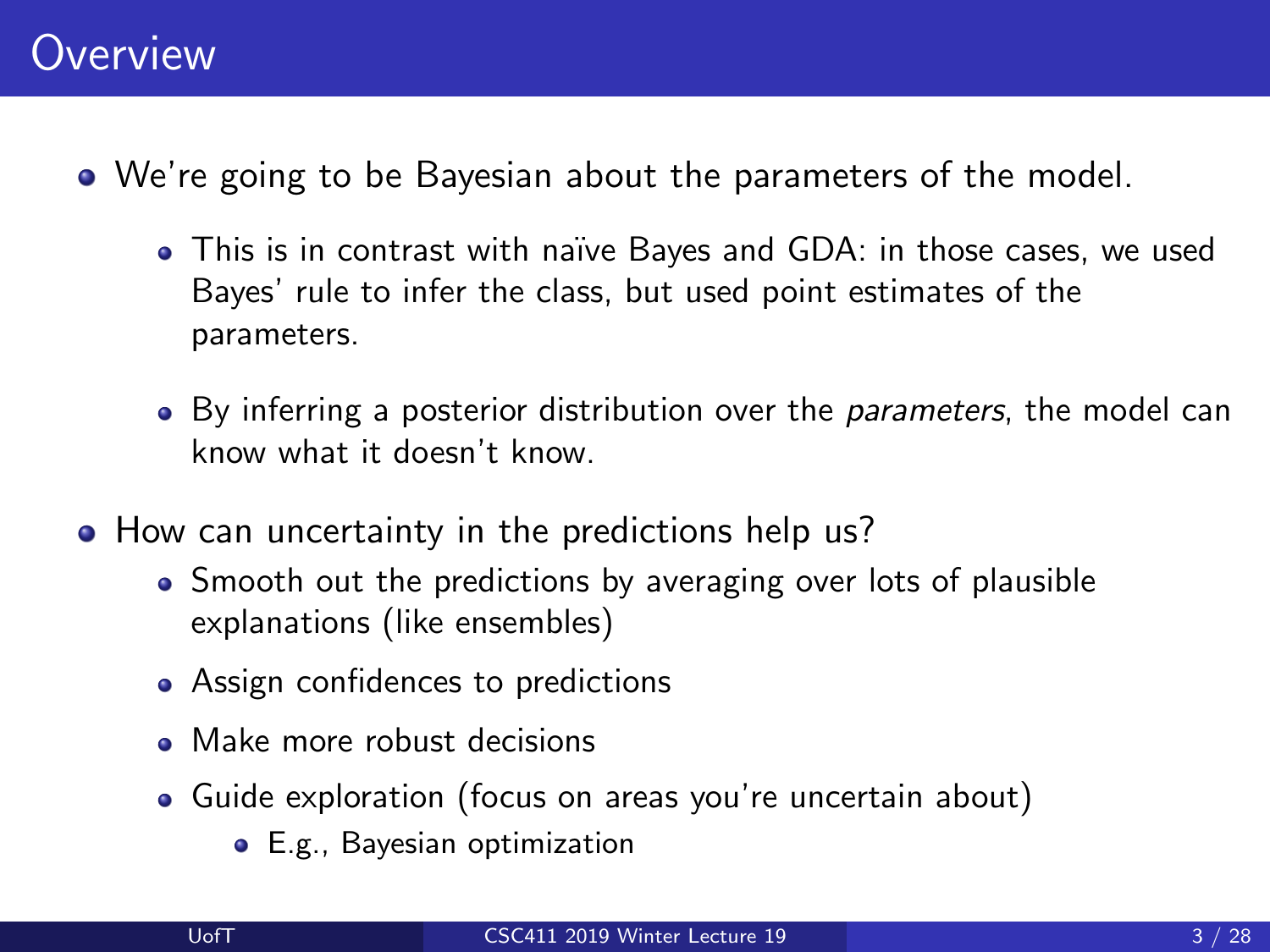### Recap: Linear Regression

Given a training set of inputs and targets  $\{(\mathbf{x}^{(i)}, t^{(i)})\}_{i=1}^N$ linear model:

$$
\textbf{y} = \textbf{w}^\top \boldsymbol{\psi}(\textbf{x})
$$

• Squared error loss:

$$
\mathcal{L}(y,t)=\frac{1}{2}(t-y)^2
$$

 $\bullet$  L<sub>2</sub> regularization:

$$
\mathcal{R}(\mathbf{w}) = \frac{\lambda}{2} \|\mathbf{w}\|^2
$$

• Solution 1: solve analytically by setting the gradient to 0

$$
\textbf{w} = (\textbf{W}^\top \textbf{W} + \lambda \textbf{I})^{-1} \textbf{W}^\top \textbf{t}
$$

• Solution 2: solve approximately using gradient descent

$$
\textbf{w} \leftarrow (1-\alpha\lambda)\textbf{w} - \alpha\textbf{\Psi}^\top(\textbf{y}-\textbf{t})
$$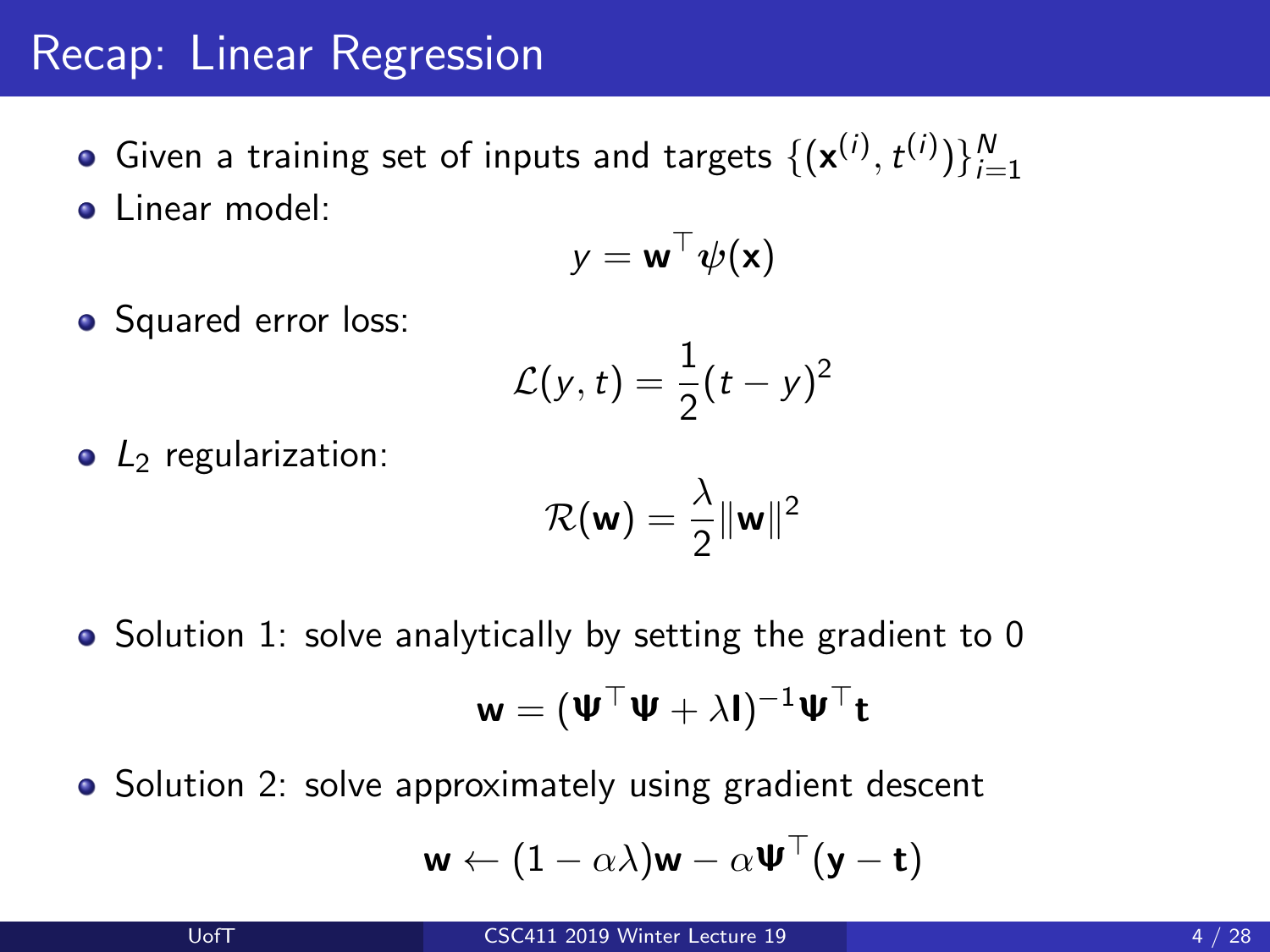#### Recap: Linear Regression

We can give linear regression a probabilistic interpretation by assuming a Gaussian noise model:

$$
t\,|\,\mathbf{x}\sim\mathcal{N}(\mathbf{w}^\top\boldsymbol{\psi}(\mathbf{x}),\;\sigma^2)
$$

Linear regression is just maximum likelihood under this model:

$$
\frac{1}{N} \sum_{i=1}^{N} \log p(t^{(i)} | \mathbf{x}^{(i)}; \mathbf{w}, b)
$$
\n
$$
= \frac{1}{N} \sum_{i=1}^{N} \log \mathcal{N}(t^{(i)}; \mathbf{w}^{\top} \psi(\mathbf{x}), \sigma^{2})
$$
\n
$$
= \frac{1}{N} \sum_{i=1}^{N} \log \left[ \frac{1}{\sqrt{2\pi}\sigma} \exp \left( -\frac{(t^{(i)} - \mathbf{w}^{\top} \psi(\mathbf{x}))^{2}}{2\sigma^{2}} \right) \right]
$$
\n=const -  $\frac{1}{2N\sigma^{2}} \sum_{i=1}^{N} (t^{(i)} - \mathbf{w}^{\top} \psi(\mathbf{x}))^{2}$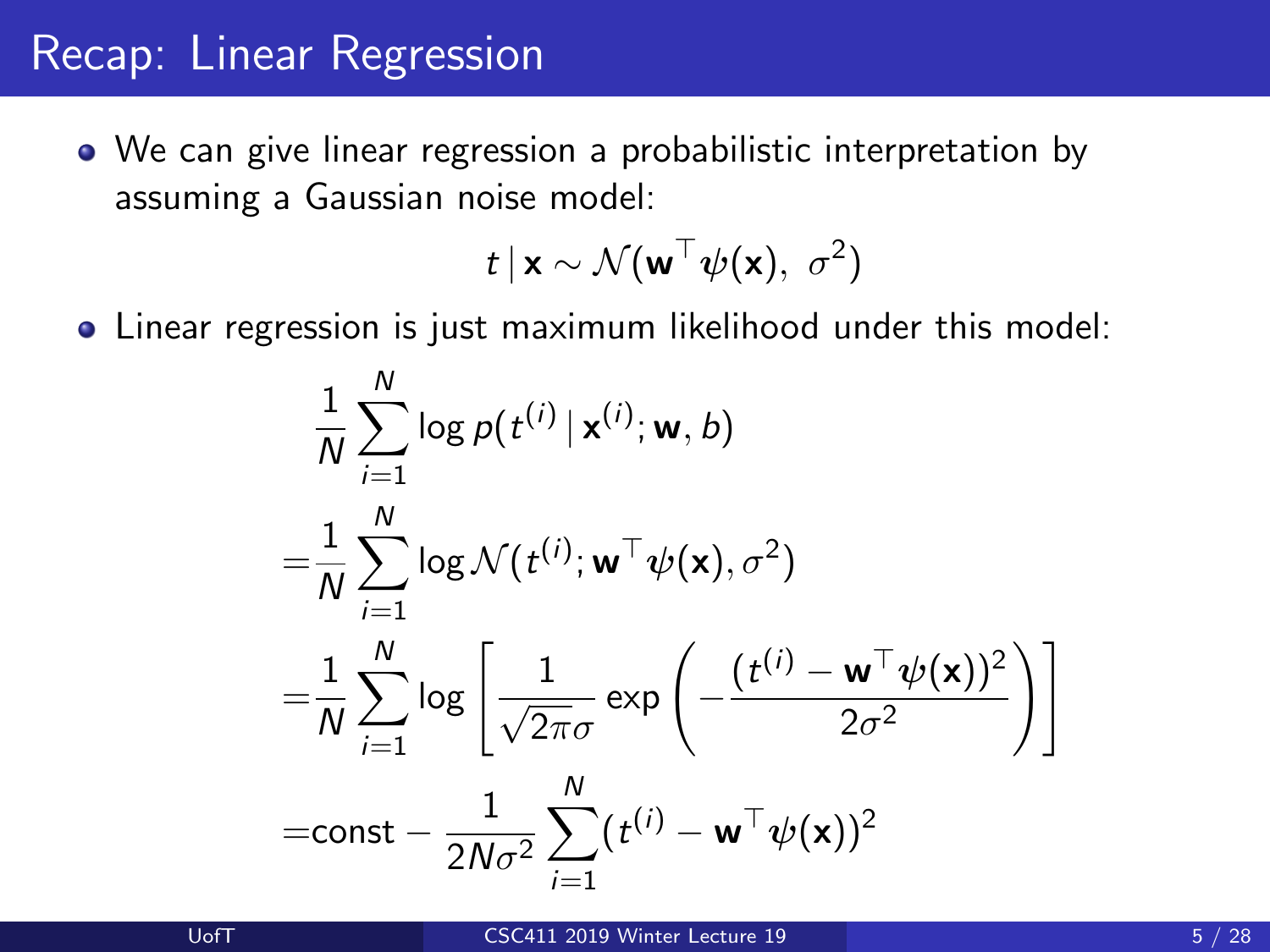### Recap: Linear Regression

- $\bullet$  We can view an  $L_2$  regularizer as MAP inference.
- arg max<sub>w</sub> log  $p(\mathbf{w} | \mathcal{D}) = \arg \max_{\mathbf{w}} [\log p(\mathbf{w}) + \log p(\mathcal{D} | \mathbf{w})]$
- We just derived the likelihood term  $log p(D | w)$ :

$$
\log p(\mathcal{D} \,|\, \mathbf{w}) = -\frac{1}{2N\sigma^2} \sum_{i=1}^N (t^{(i)} - \mathbf{w}^\top \mathbf{x} - b)^2 + \text{const}
$$

 $\bullet$  Assume a Gaussian prior, w  $\sim \mathcal{N}(m, S)$ :

$$
\log p(\mathbf{w}) = \log \mathcal{N}(\mathbf{w}; \mathbf{m}, \mathbf{S})
$$
  
=  $-\frac{1}{2}(\mathbf{w} - \mathbf{m})^{\top} \mathbf{S}^{-1}(\mathbf{w} - \mathbf{m}) + \text{const}$ 

• Set  $m = 0$  and  $S = \eta I$ , then

$$
\log p(\mathbf{w}) = -\frac{1}{2\eta} \|\mathbf{w}\|^2 + \text{const.}
$$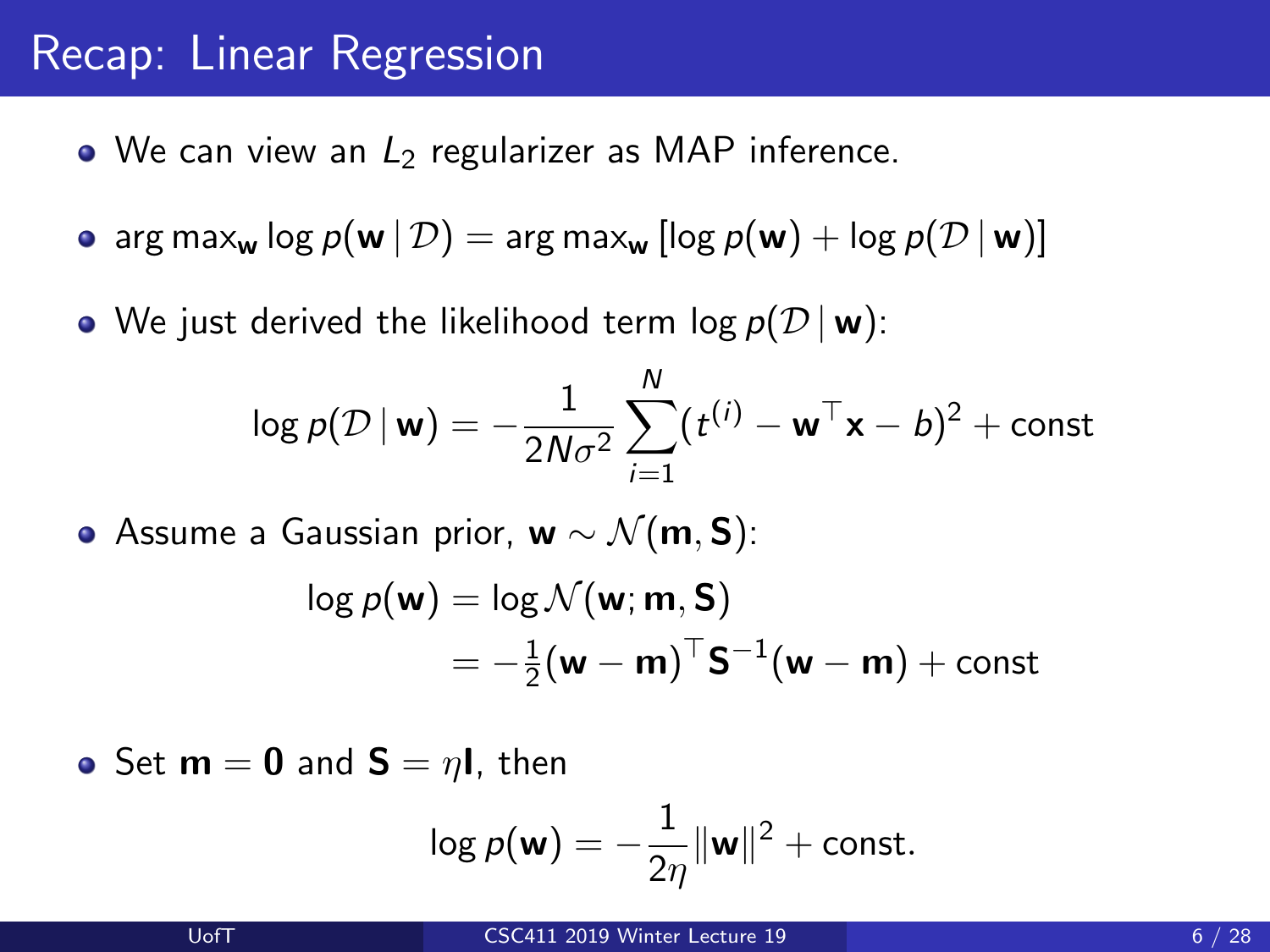- Recall: full Bayesian inference makes predictions by averaging over all likely explanations under the posterior distribution.
- Compute posterior using Bayes' Rule:

 $p(\mathbf{w} \mid \mathcal{D}) \propto p(\mathbf{w})p(\mathcal{D} \mid \mathbf{w})$ 

Make predictions using the posterior predictive distribution:

$$
p(t | \mathbf{x}, \mathcal{D}) = \int p(\mathbf{w} | \mathcal{D}) p(t | \mathbf{x}, \mathbf{w}) \, \mathrm{d}\mathbf{w}
$$

• Doing this lets us quantify our uncertainty.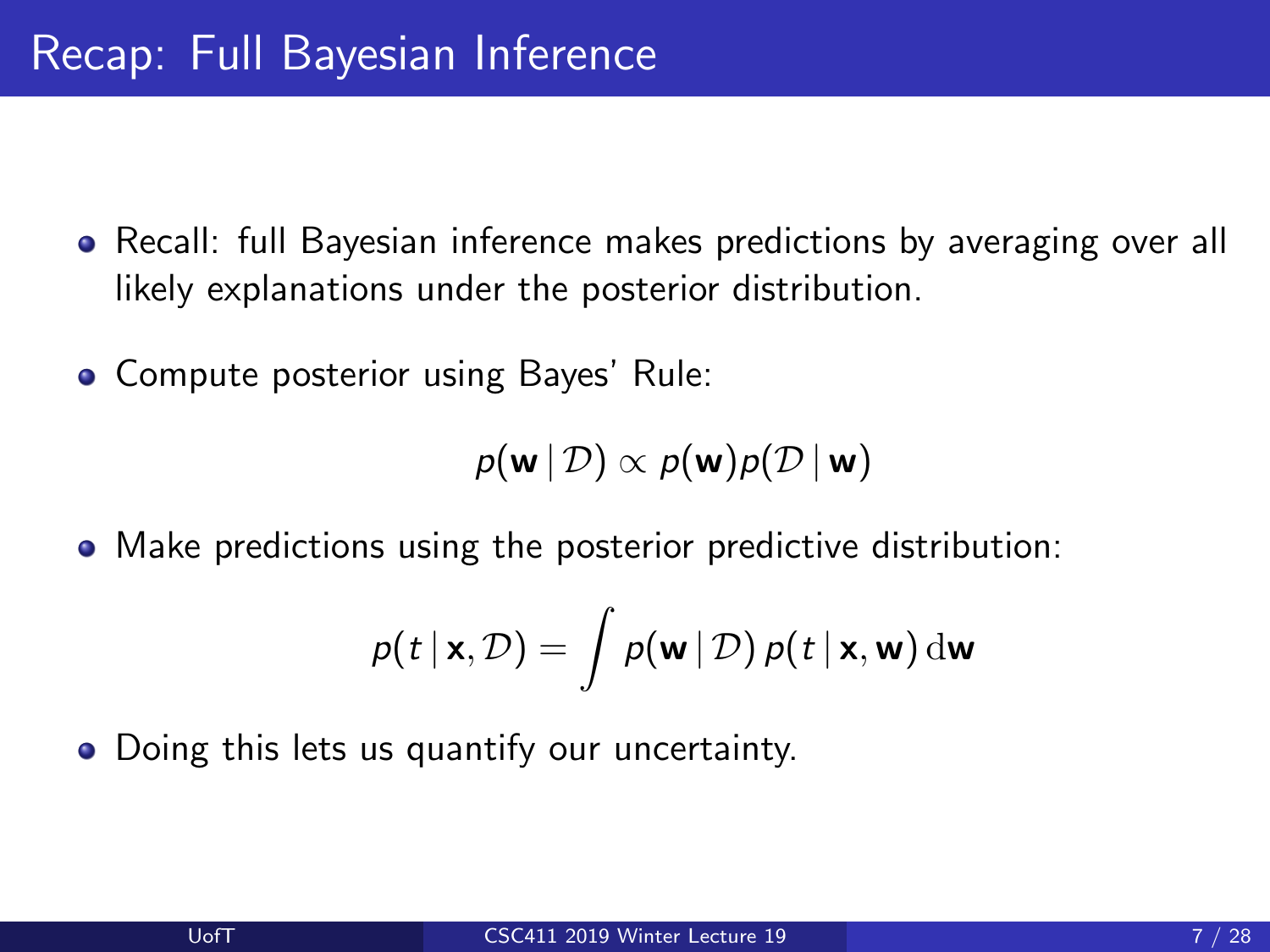## Bayesian Linear Regression

- **Bayesian linear regression** considers various plausible explanations for how the data were generated.
- It makes predictions using all possible regression weights, weighted by their posterior probability.



- Prior distribution: w  $\sim \mathcal{N}(0, S)$
- Likelihood:  $t \,|\, \mathsf{x}, \mathsf{w} \sim \mathcal{N}(\mathsf{w}^\top \psi(\mathsf{x}),~\sigma^2)$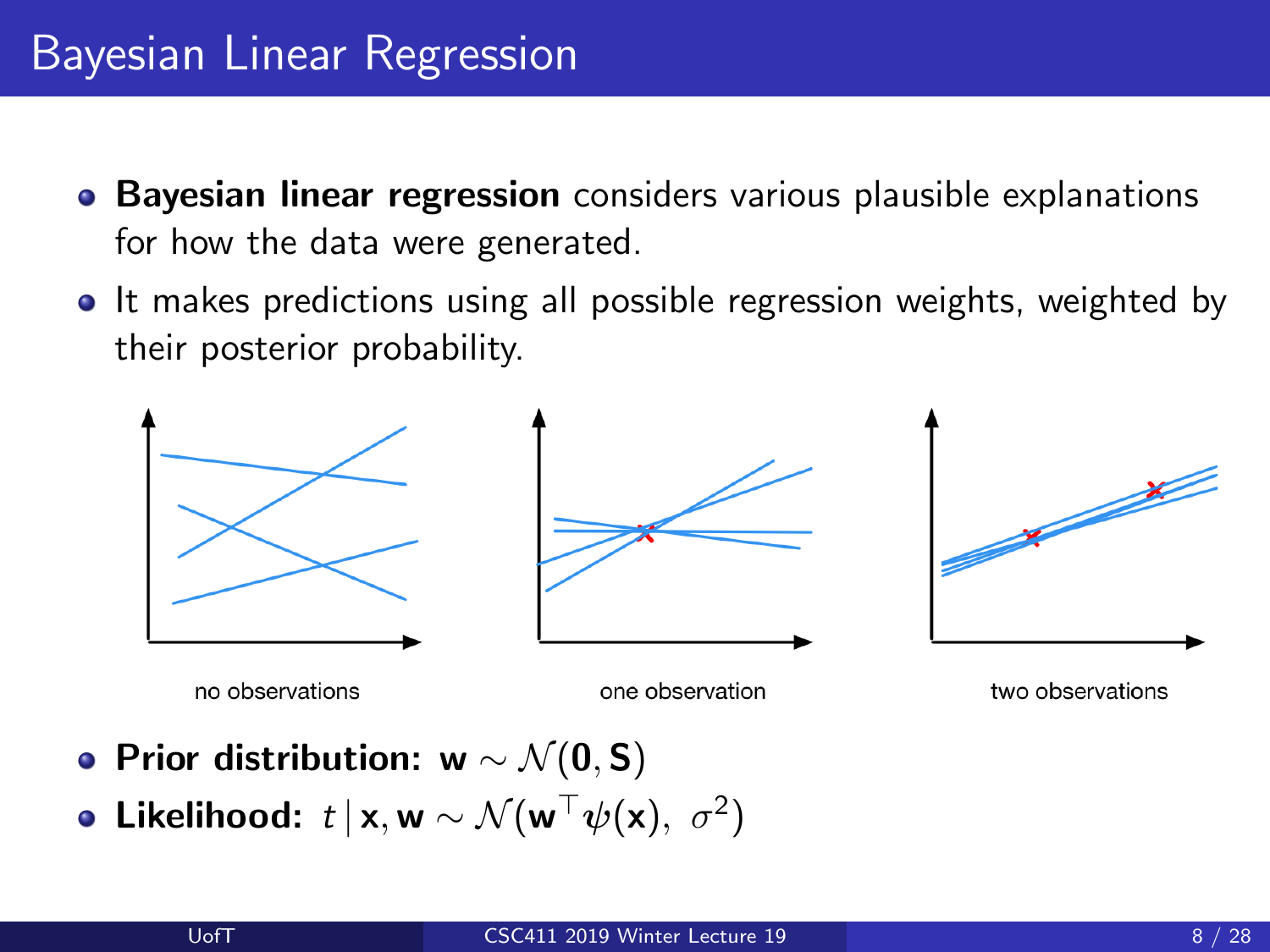### Bayesian Linear Regression: Posterior

Deriving the posterior distribution:

$$
\log p(\mathbf{w} | \mathcal{D})
$$
  
= log p(\mathbf{w}) + log p(\mathcal{D} | \mathbf{w}) + const  
=  $-\frac{1}{2}\mathbf{w}^{\top} \mathbf{S}^{-1} \mathbf{w} - \frac{1}{2\sigma^2} ||\mathbf{W}\mathbf{w} - \mathbf{t}||^2 + \text{const}$   
=  $-\frac{1}{2}\mathbf{w}^{\top} \mathbf{S}^{-1} \mathbf{w} - \frac{1}{2\sigma^2} \left( \mathbf{w}^{\top} \mathbf{W}^{\top} \mathbf{W}\mathbf{w} - 2\mathbf{t}^{\top} \mathbf{W}\mathbf{w} + \mathbf{t}^{\top} \mathbf{t} \right) + \text{const}$   
=  $-\frac{1}{2} (\mathbf{w} - \boldsymbol{\mu})^{\top} \mathbf{\Sigma}^{-1} (\mathbf{w} - \boldsymbol{\mu}) + \text{const}$ 

where

$$
\mu = \sigma^{-2} \Sigma \Psi^{\top} t
$$

$$
\Sigma^{-1} = \sigma^{-2} \Psi^{\top} \Psi + S^{-1}
$$

• This is a multivariate Gaussian distribution, i.e. w  $|\mathcal{D} \sim \mathcal{N}(\boldsymbol{\mu}, \boldsymbol{\Sigma})|$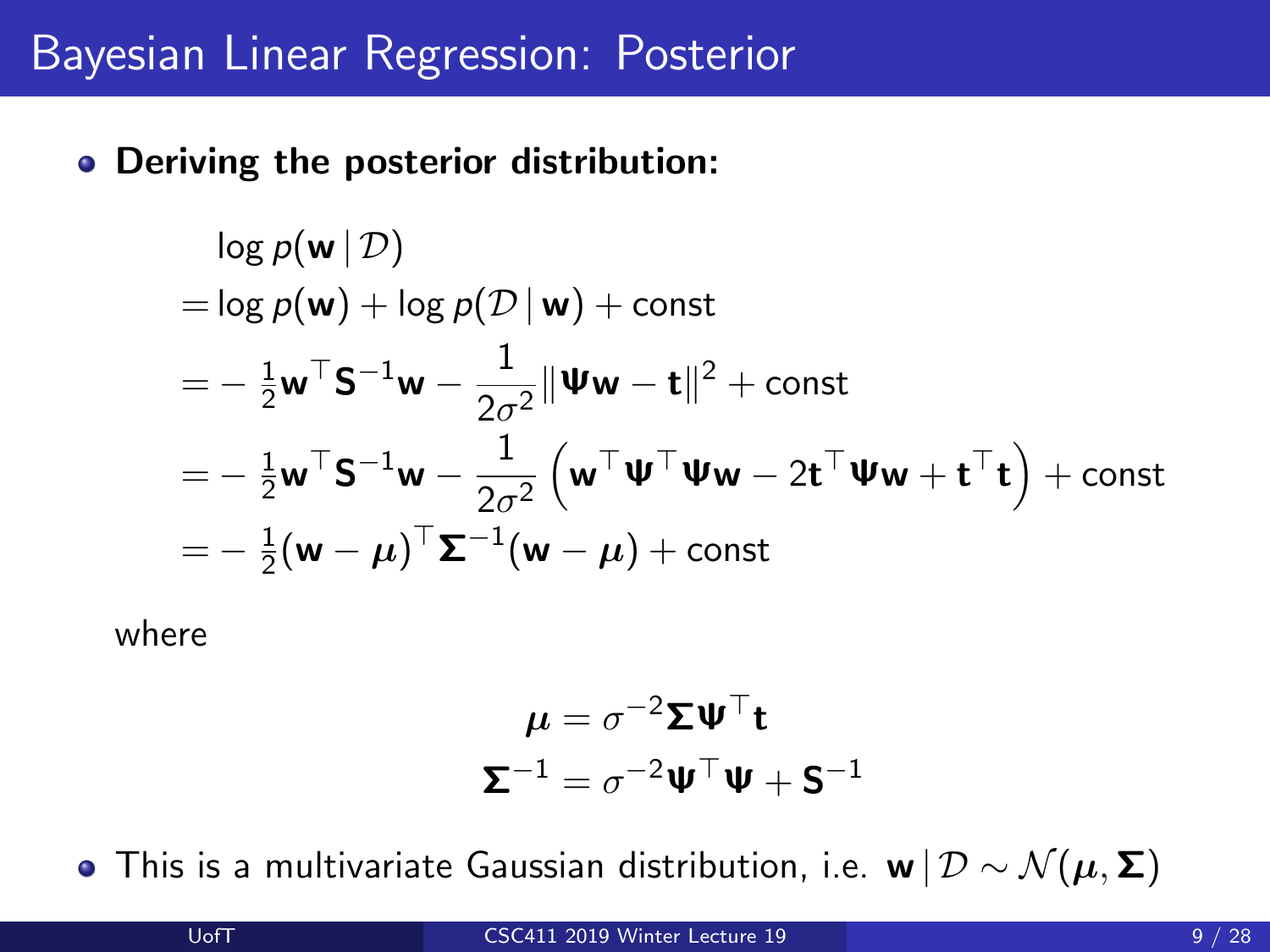**o** lust showed:

$$
\mathbf{w} | \mathcal{D} \sim \mathcal{N}(\boldsymbol{\mu}, \boldsymbol{\Sigma})
$$

$$
\boldsymbol{\mu} = \sigma^{-2} \boldsymbol{\Sigma} \mathbf{\Psi}^{\top} \mathbf{t}
$$

$$
\boldsymbol{\Sigma}^{-1} = \sigma^{-2} \mathbf{\Psi}^{\top} \mathbf{\Psi} + \mathbf{S}^{-1}
$$

- Since a Gaussian prior leads to a Gaussian posterior, this means the Gaussian distribution is the conjugate prior for linear regression!
- Compare  $\mu$  the closed-form solution for linear regression:

$$
\textbf{w} = (\textbf{W}^\top \textbf{W} + \lambda \textbf{I})^{-1} \textbf{W}^\top \textbf{t}
$$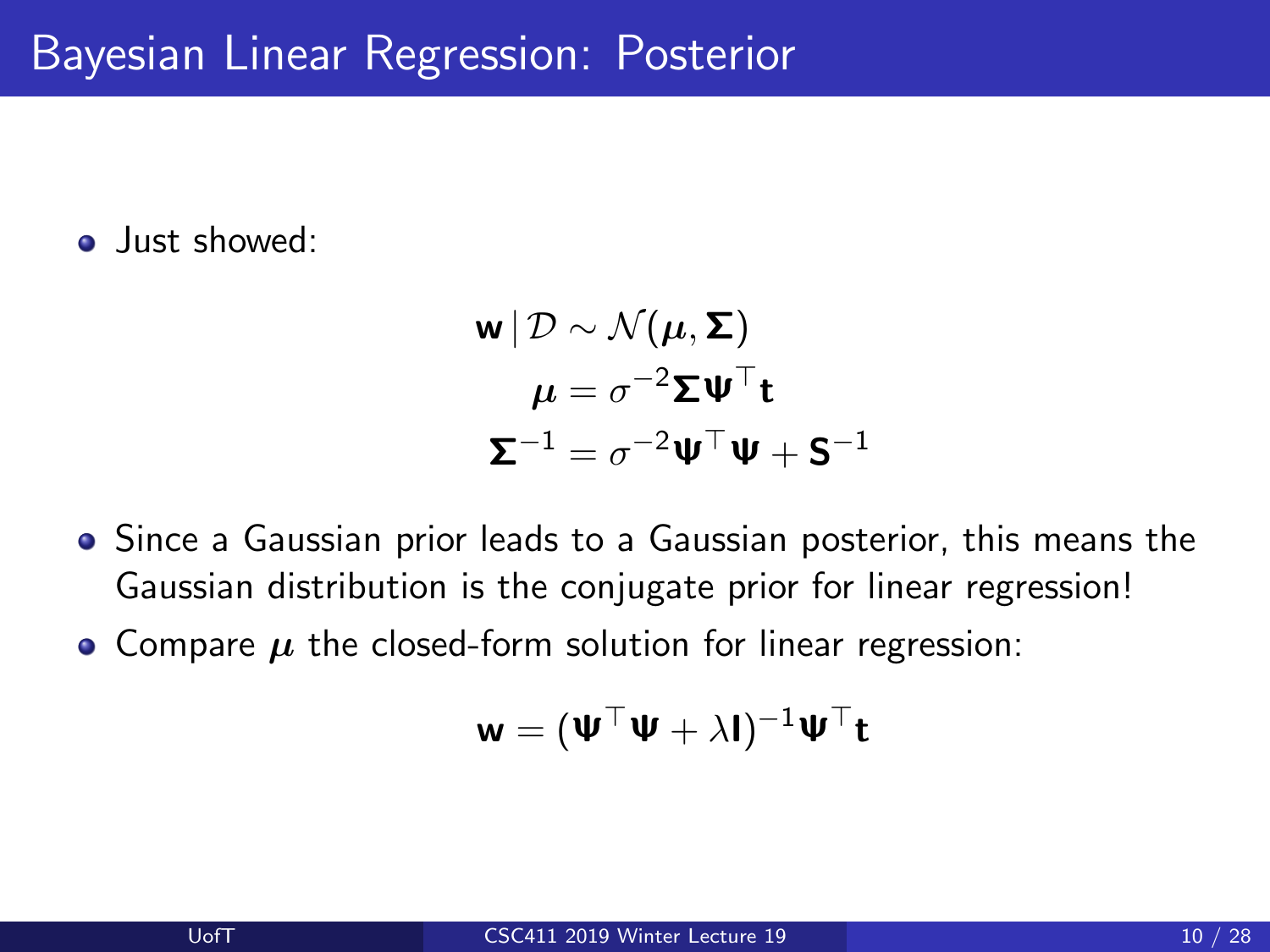#### Bayesian Linear Regression



— Bishop, Pattern Recognition and Machine Learning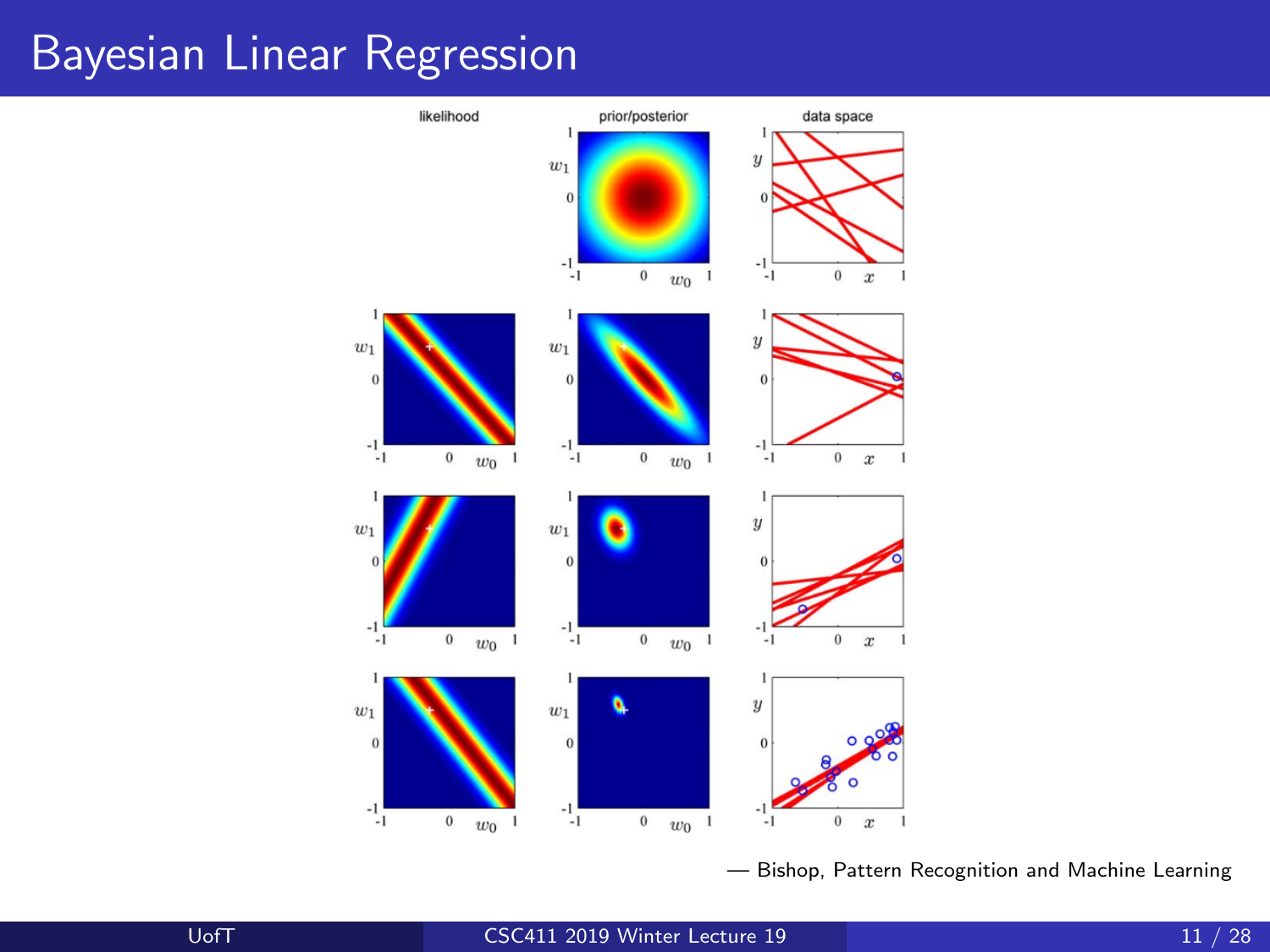Example with radial basis function (RBF) features

$$
\psi_j(x) = \exp\left(-\frac{(x-\mu_j)^2}{2s^2}\right)
$$



— Bishop, Pattern Recognition and Machine Learning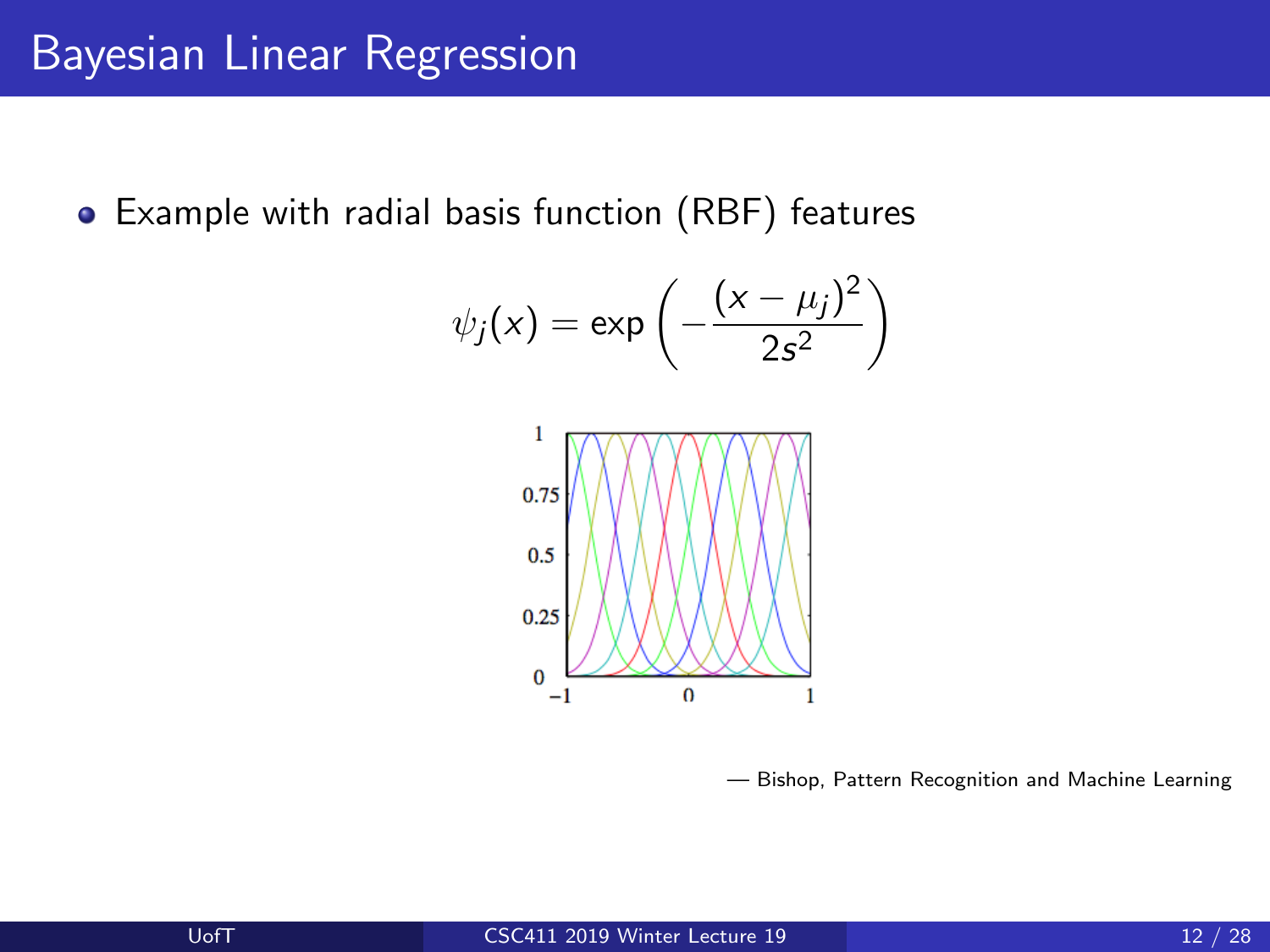### Bayesian Linear Regression

Functions sampled from the posterior:



— Bishop, Pattern Recognition and Machine Learning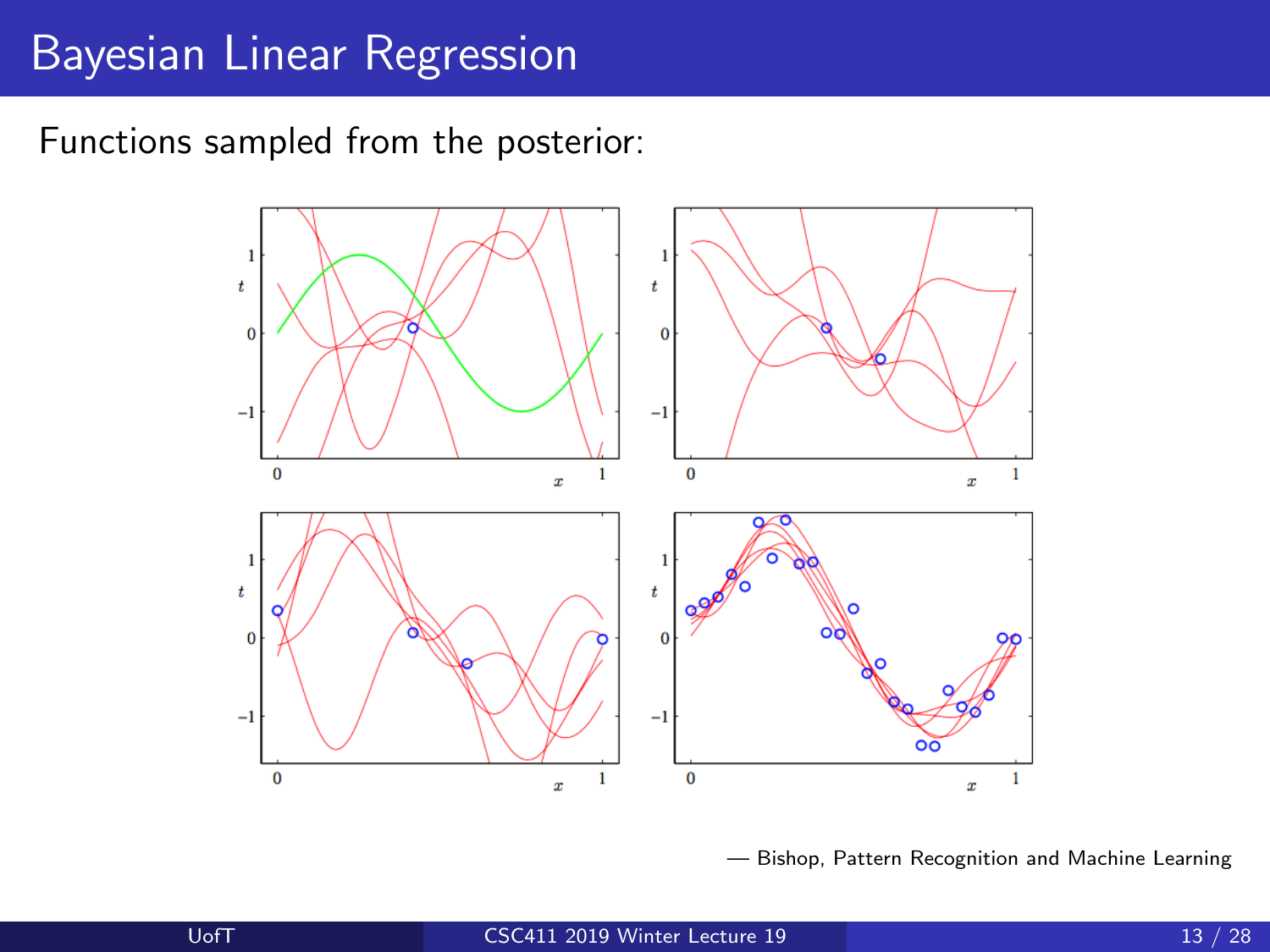• Posterior predictive distribution:

$$
p(t | \mathbf{x}, \mathcal{D}) = \int \underbrace{p(t | \mathbf{x}, \mathbf{w})}_{\mathcal{N}(t; \mathbf{w}^\top \boldsymbol{\psi}(\mathbf{x}), \sigma)} \underbrace{p(\mathbf{w} | \mathcal{D})}_{\mathcal{N}(\mathbf{w}; \boldsymbol{\mu}, \boldsymbol{\Sigma})} d\mathbf{w}
$$

- Another interpretation:  $t = \mathbf{w}^\top \psi(\mathbf{x}) + \varepsilon$ , where  $\varepsilon \sim \mathcal{N}(0, \sigma)$  is independent of w.
- $\bullet$  By the linear combination rules for Gaussian random variables, t is a Gaussian distribution with parameters

$$
\mu_{\text{pred}} = \boldsymbol{\mu}^{\top} \boldsymbol{\psi}(\mathbf{x})
$$

$$
\sigma_{\text{pred}}^{2} = \boldsymbol{\psi}(\mathbf{x})^{\top} \boldsymbol{\Sigma} \boldsymbol{\psi}(\mathbf{x}) + \sigma^{2}
$$

Hence, the posterior predictive distribution is  $\mathcal{N}(t$  ;  $\mu_\text{pred}, \sigma_\text{pred}^2)$ .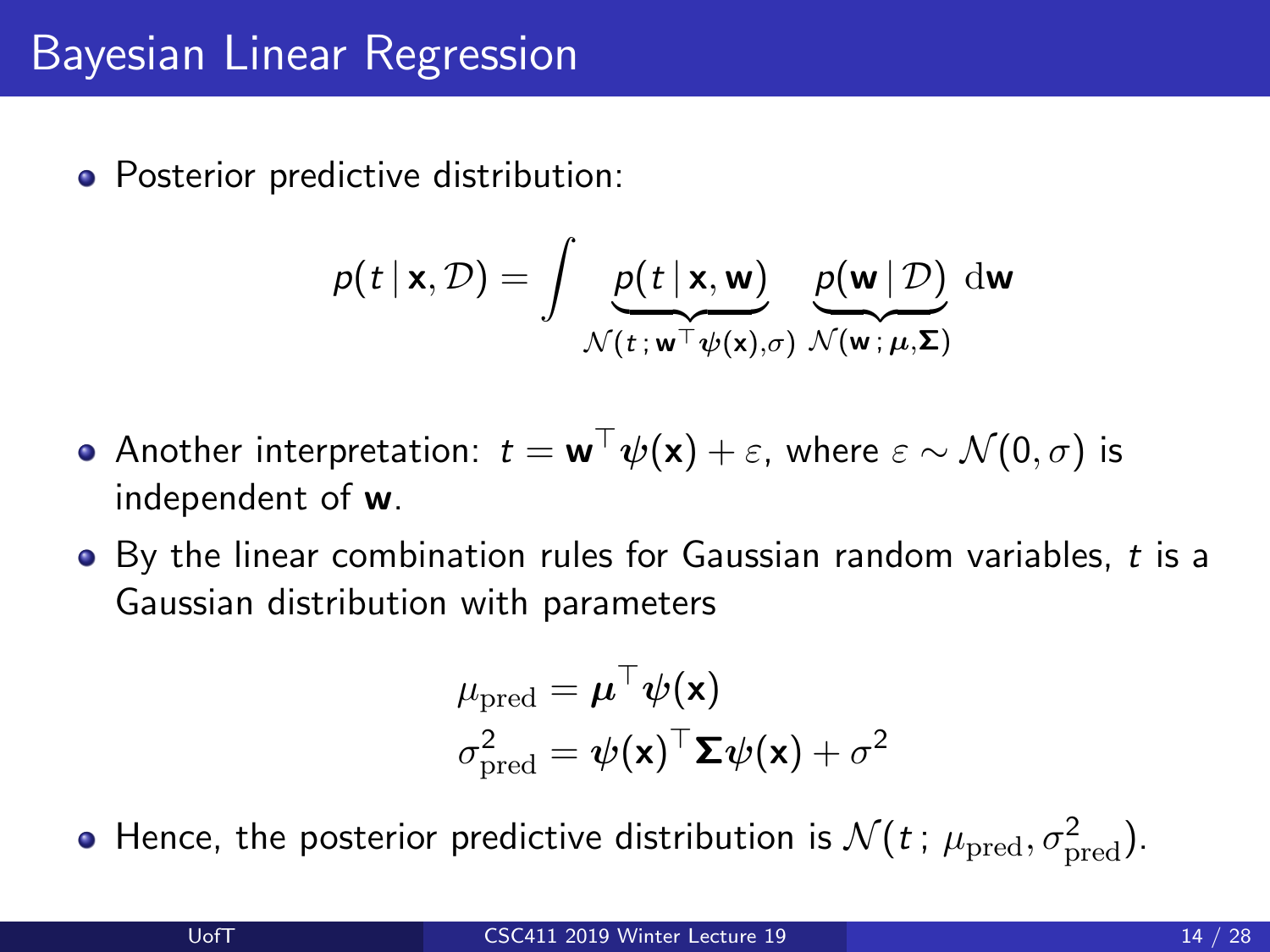## Bayesian Linear Regression

Here we visualize confidence intervals based on the posterior predictive mean and variance at each point:



— Bishop, Pattern Recognition and Machine Learning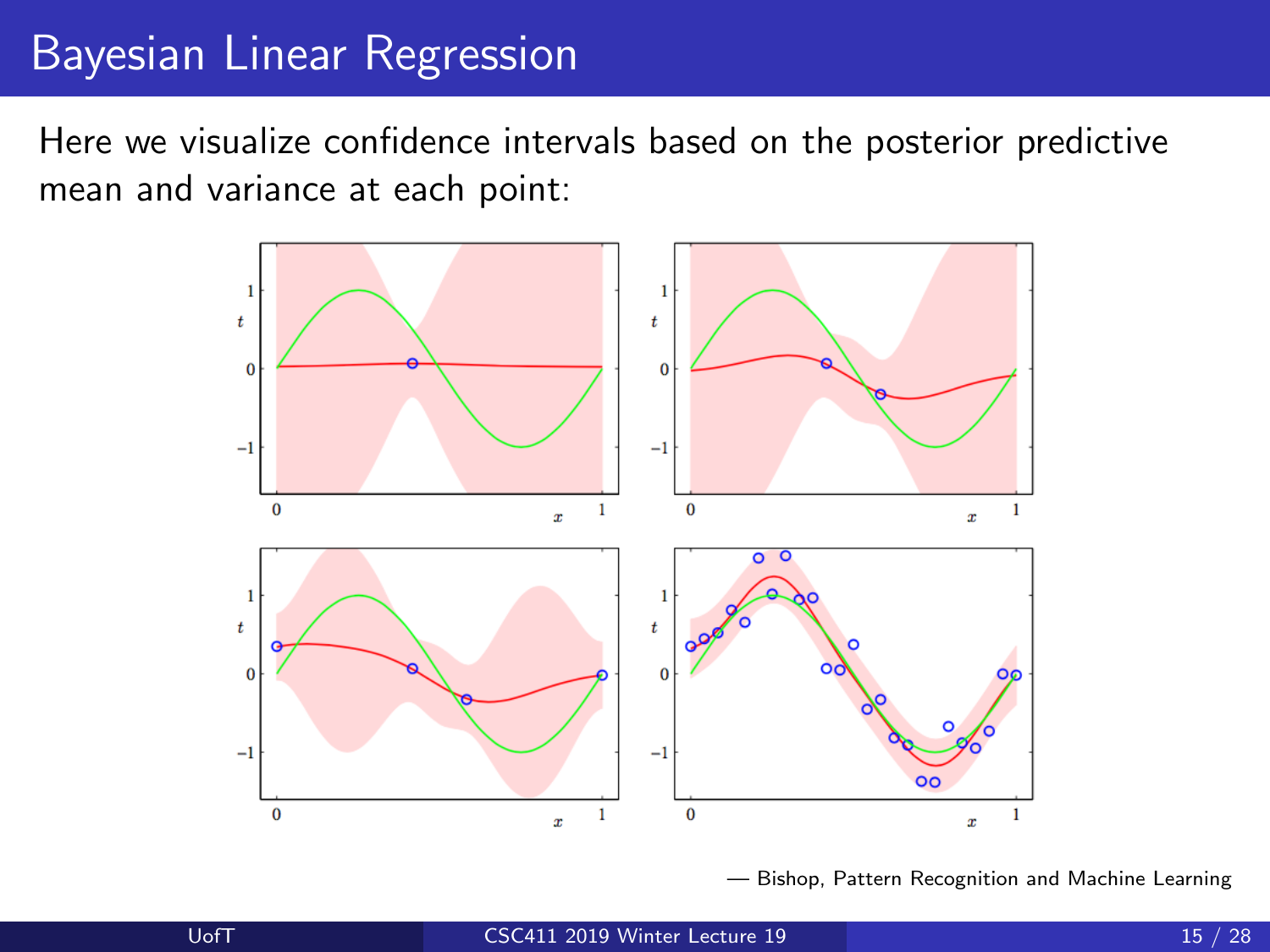- What do we actually do with the posterior predictive distribution  $p(t | \mathbf{x}, \mathcal{D})$ ?
- Often, we want to make a decision. We can formulate this as minimizing the expected loss under the posterior distribution. This is known as decision theory.
- $\bullet$  Simple example: want to choose a single prediction y to minimize the expected squared error loss.

$$
\arg\min_{\mathbf{y}} \mathbb{E}_{p(t \mid \mathbf{x}, \mathcal{D})}[(\mathbf{y} - t)^2] = \mathbb{E}_{p(t \mid \mathbf{x}, \mathcal{D})}[t]
$$

Similarly, you can show that under absolute value loss, you should pick the median.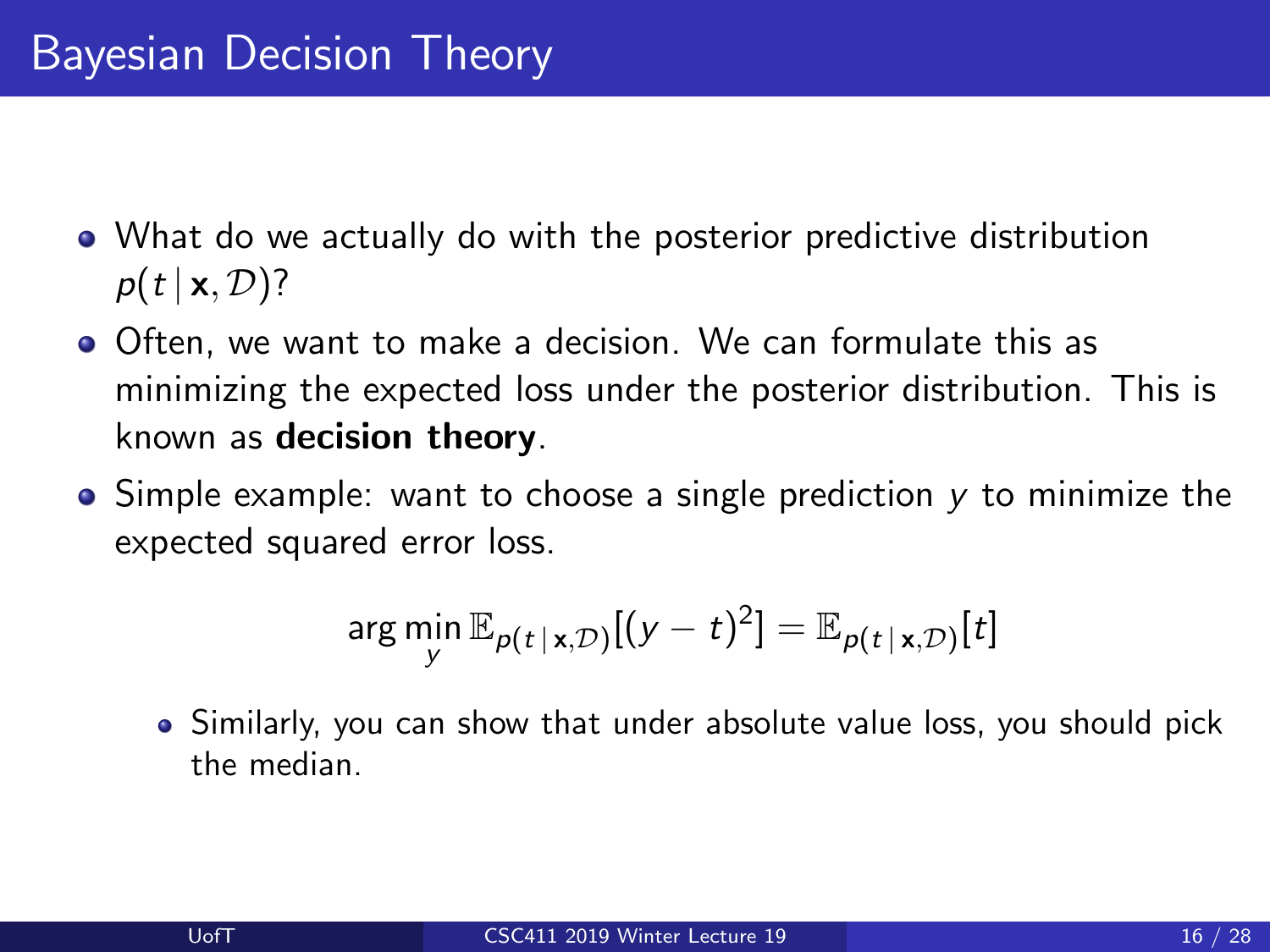## Bayesian Optimization

- **Black-box optimization**: we want to minimize a function, but we only get to query function values (i.e. no gradients!)
	- Each query is expensive, so we want to do as few as possible
	- Canonical example: minimize the validation error of an ML algorithm with respect to its hyperparameters
- **Bayesian Optimization**: approximate the function with a simpler function called the surrogate function.
- After we've queried a certian number of points, we can condition on these to infer the posterior over the surrogate function using Bayesian linear regression.

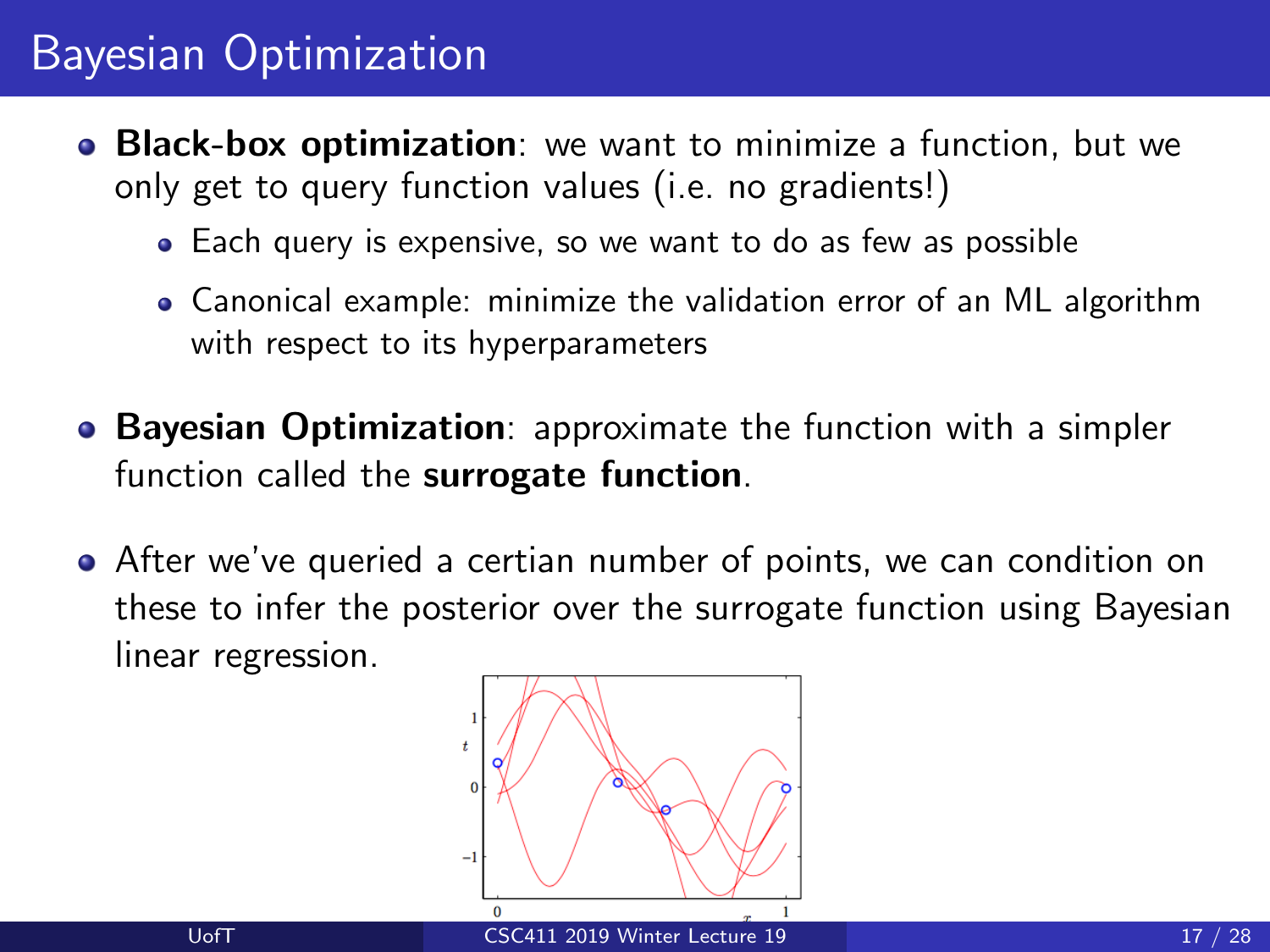## Bayesian Optimization

- To choose the next point to query, we must define an **acquisition** function, which tells us how promising a candidate it is.
- **o** Desiderata:
	- $\checkmark$  points we expect to be good  $-\mathbb{E}[f(\theta)]$
	- $\bullet \checkmark$  points we're uncertain about  $Var(f(\theta))$
	- X points we've already tried

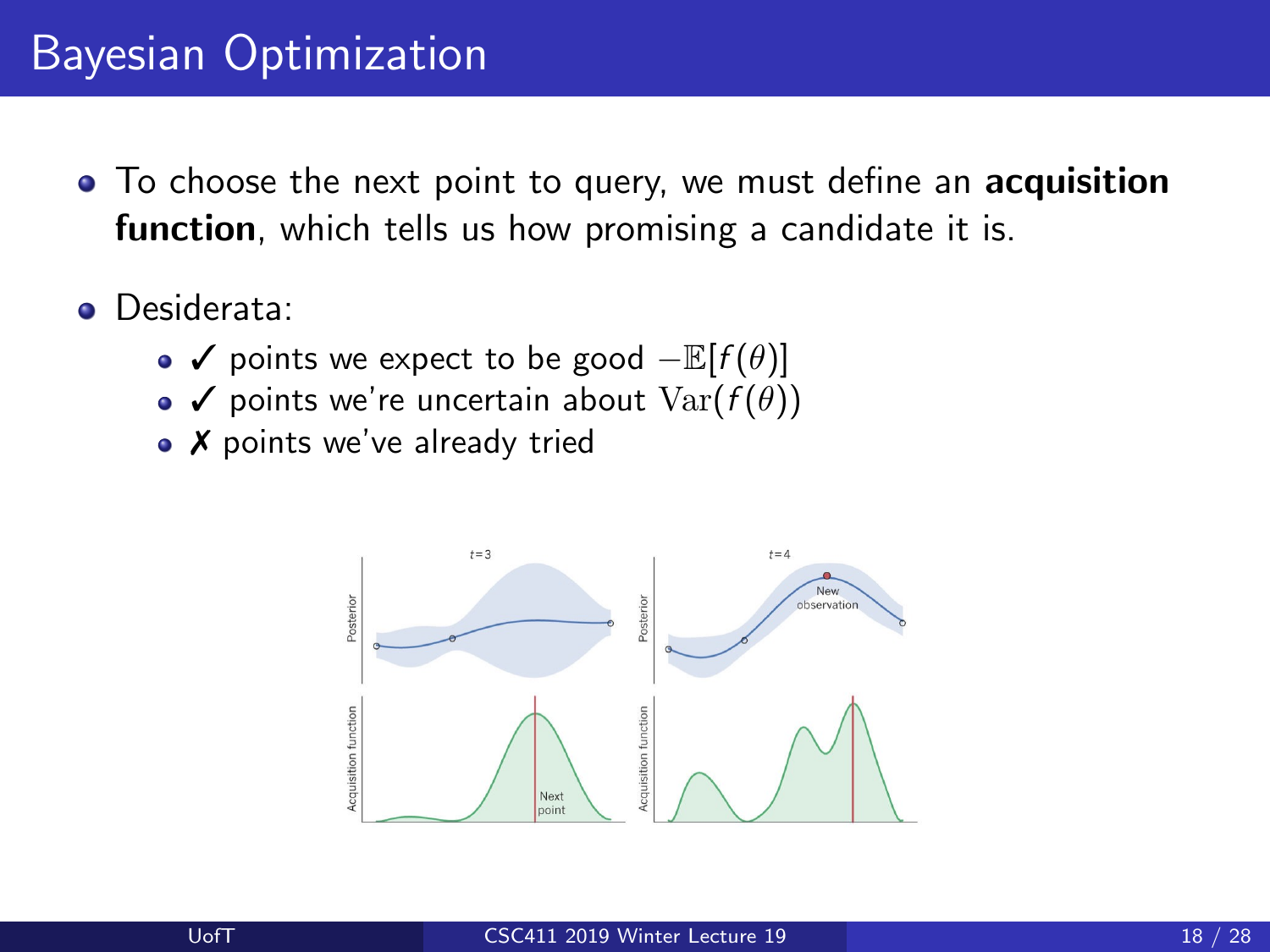Candidate 1: probability of improvement (PI)

$$
\mathrm{PI} = \mathrm{Pr}(f(\theta) < \gamma - \epsilon),
$$

where  $\gamma$  is the best value so far, and  $\epsilon$  is small.

- The problem with Probability of Improvement (PI): it queries points it is highly confident will have a small imporvement
	- Usually these are right next to ones we've already evaluated
- Candidate 2: Expected Improvement (EI)

$$
\mathrm{EI} = \mathbb{E}[\max(\gamma - f(\theta), 0)]
$$

- The idea: if the new value is much better, we win by a lot; if it's much worse, we haven't lost anything.
- There is an explicit formula for this if the posterior predictive distribution is Gaussian.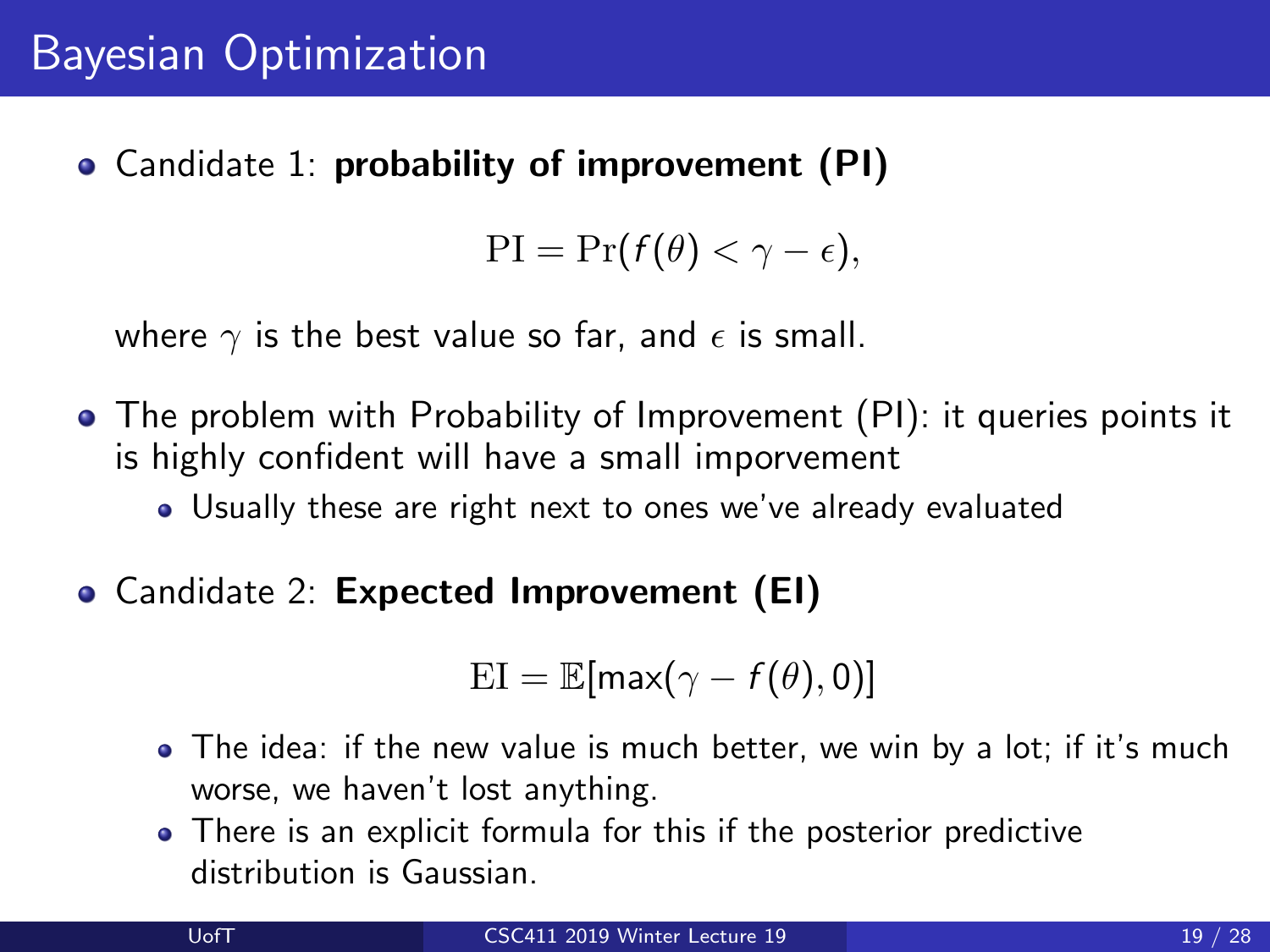- Higher-dimensional case is conceptually no different.
	- Maximize the acquisition function using gradient descent
	- Use lots of random restarts, since it is riddled with local maxima
	- BayesOpt can be used to optimize tens of hyperparameters.
- BayesOpt in terms of Bayesian linear regression with basis functions learned by a neural net.
	- In practice, it's typically done with Gaussian processes
	- Bayesian linear regression scales better to large numbers of queries
- One variation: some configurations can be much more expensive than others
	- Another Bayesian regression model to estimate the computational cost, and query the point that maximizes expected improvement per second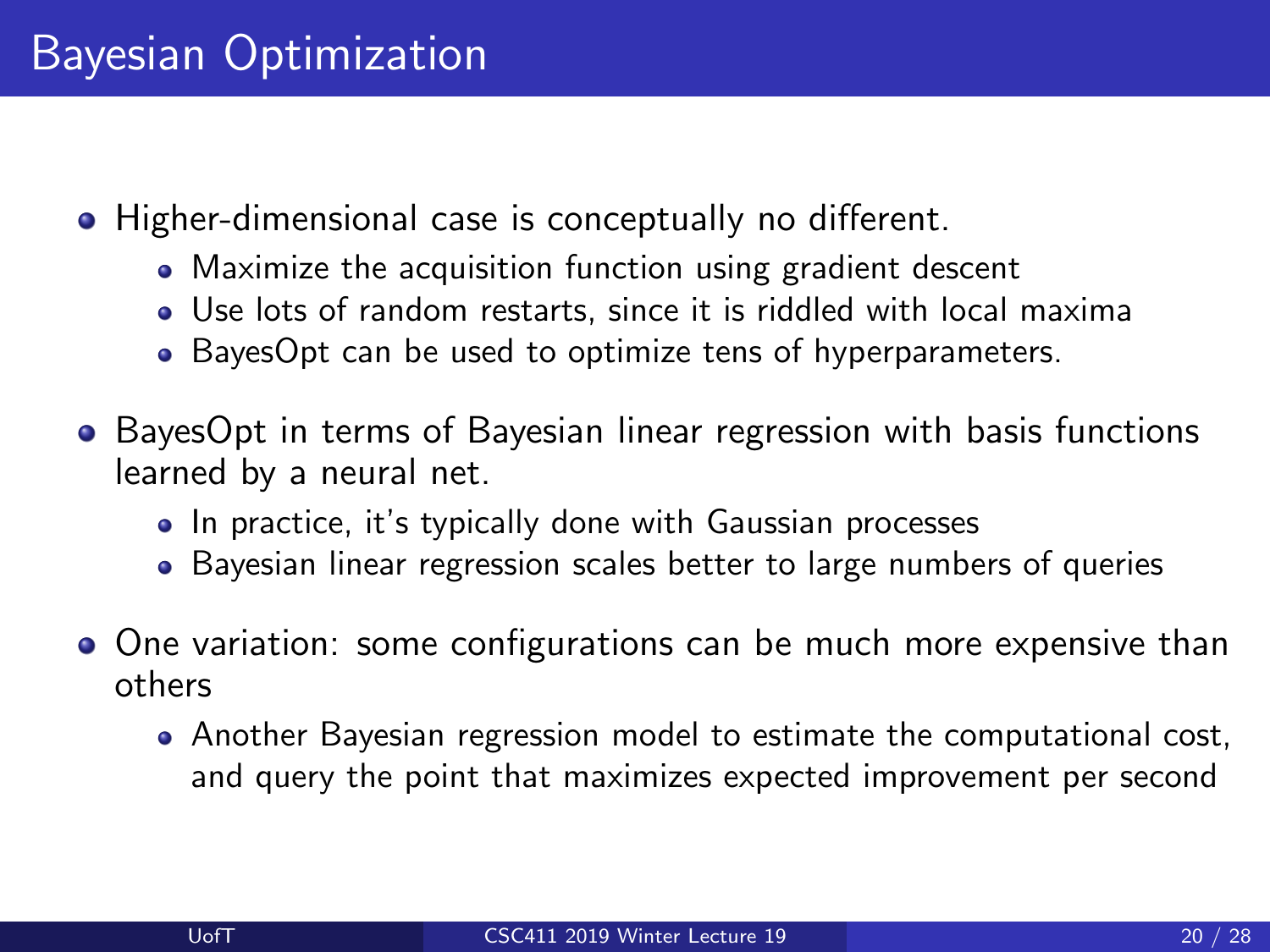## Bayesian Optimization

- BayesOpt can often beat hand-tuned configurations in a relatively small number of steps.
- Results on optimizing hyperparameters (layer-specific learning rates, weight decay, and a few other parameters) for a CIFAR-10 conv net:



- Each function evaluation takes about an hour
- $\bullet$  Human expert  $=$  Alex Krizhevsky, the creator of AlexNet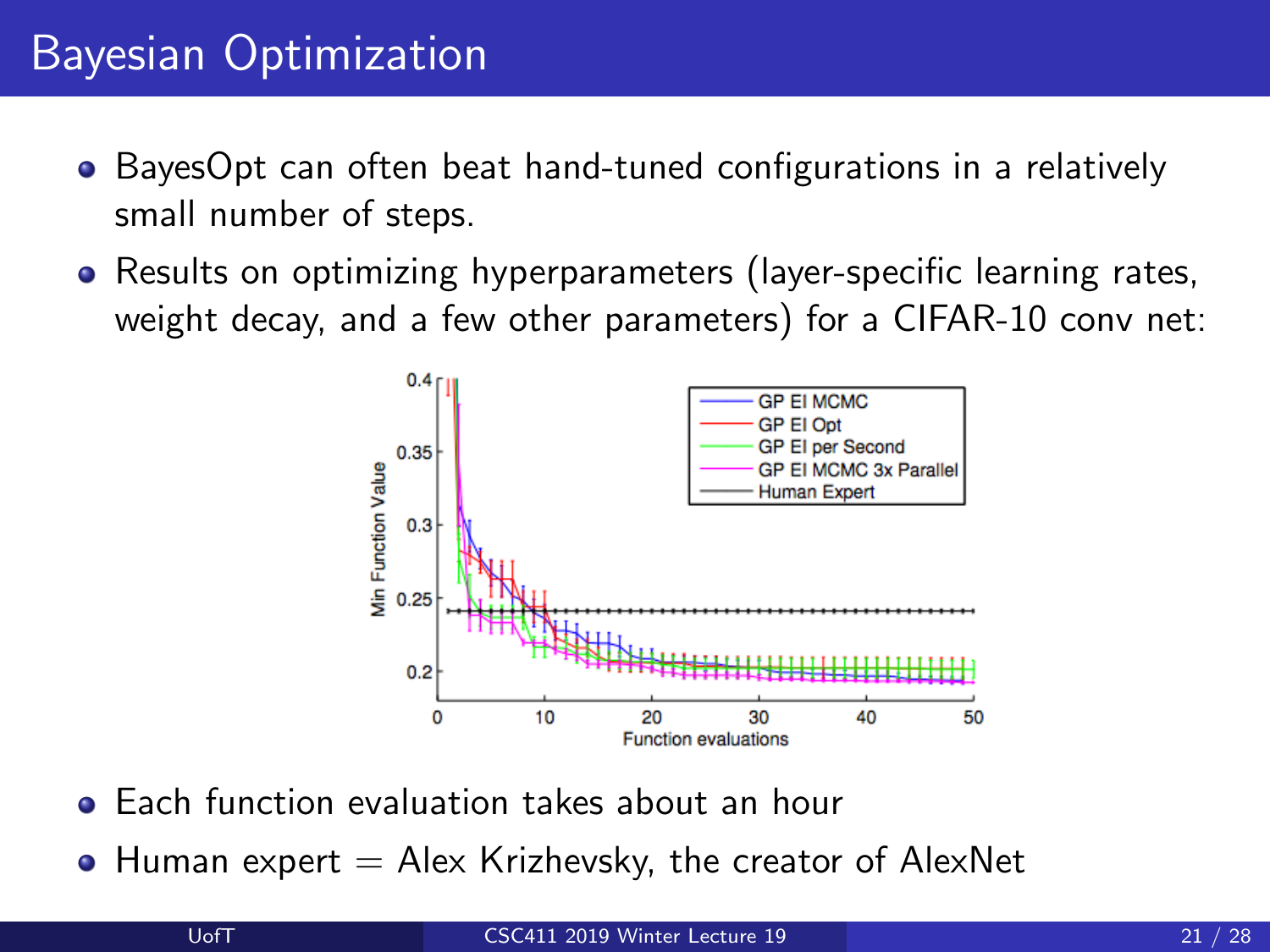- Occam's Razor: "Entities should not be multiplied beyond necessity." Named after the 14th century British theologian William of Occam
- Huge number of attempts to formalize mathematically
	- See Domingos, 1999, "The role of Occam's Razor in knowledge discovery" for a skeptical overview. <https://homes.cs.washington.edu/~pedrod/papers/dmkd99.pdf>
- Common misinterpretation: your prior should favor simple explanations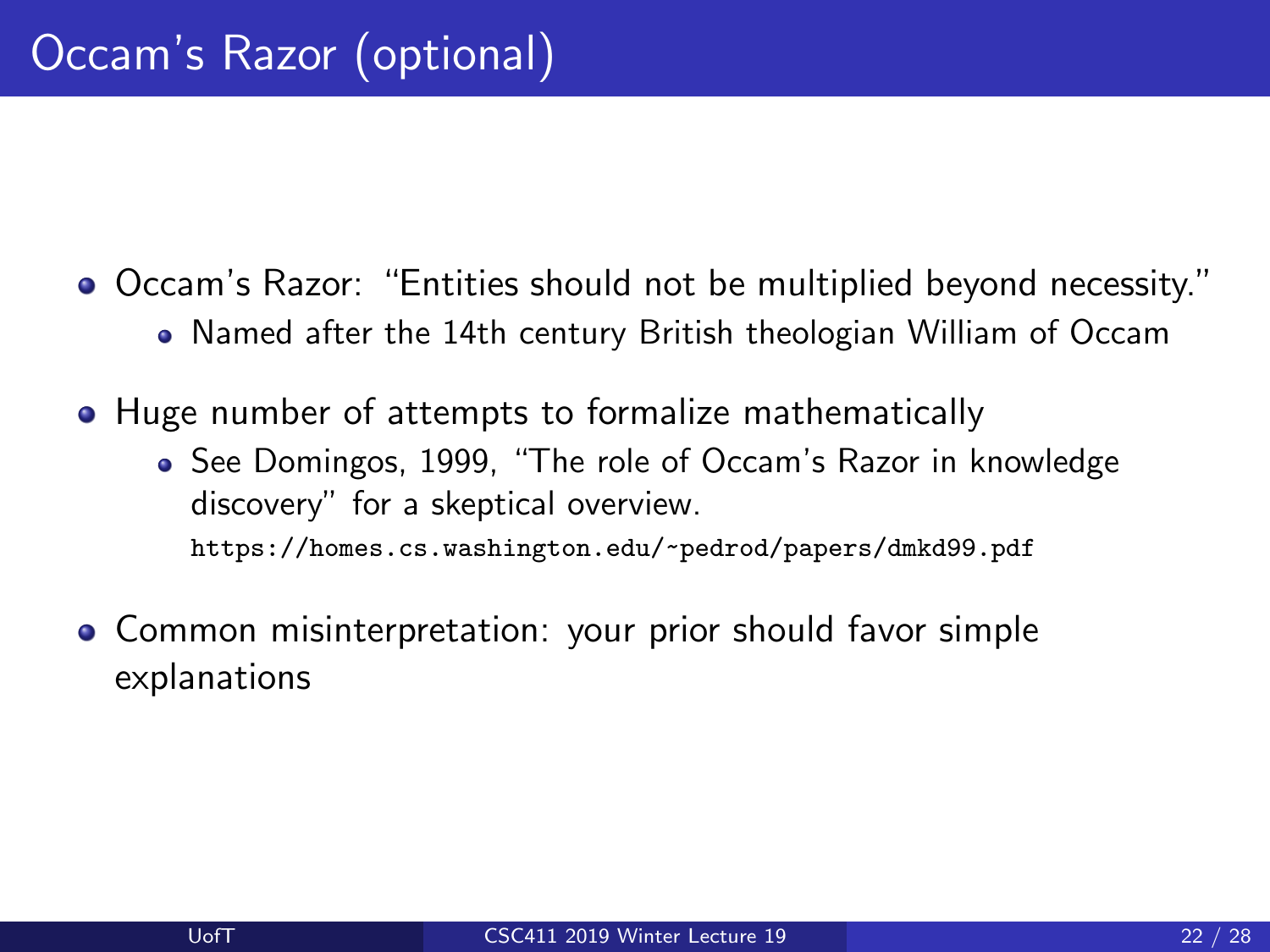## Occam's Razor (optional)

- Suppose you have a finite set of models, or  $\mathsf{hypotheses}\ \{\mathcal{H}_i\}_{i=1}^M$ (e.g. polynomials of different degrees)
- Posterior inference over models (Bayes' Rule):

$$
p(\mathcal{H}_i | \mathcal{D}) \propto \underbrace{p(\mathcal{H}_i)}_{\text{prior}} \underbrace{p(\mathcal{D} | \mathcal{H}_i)}_{\text{evidence}}
$$

- Which of these terms do you think is more important?
- The evidence is also called **marginal likelihood** since it requires marginalizing out the parameters:

$$
p(\mathcal{D} | \mathcal{H}_i) = \int p(\mathbf{w} | \mathcal{H}_i) p(\mathcal{D} | \mathbf{w}, \mathcal{H}_i) d\mathbf{w}
$$

• If we're comparing a handful of hypotheses,  $p(\mathcal{H}_i)$  isn't very important, so we can compare them based on marginal likelihood.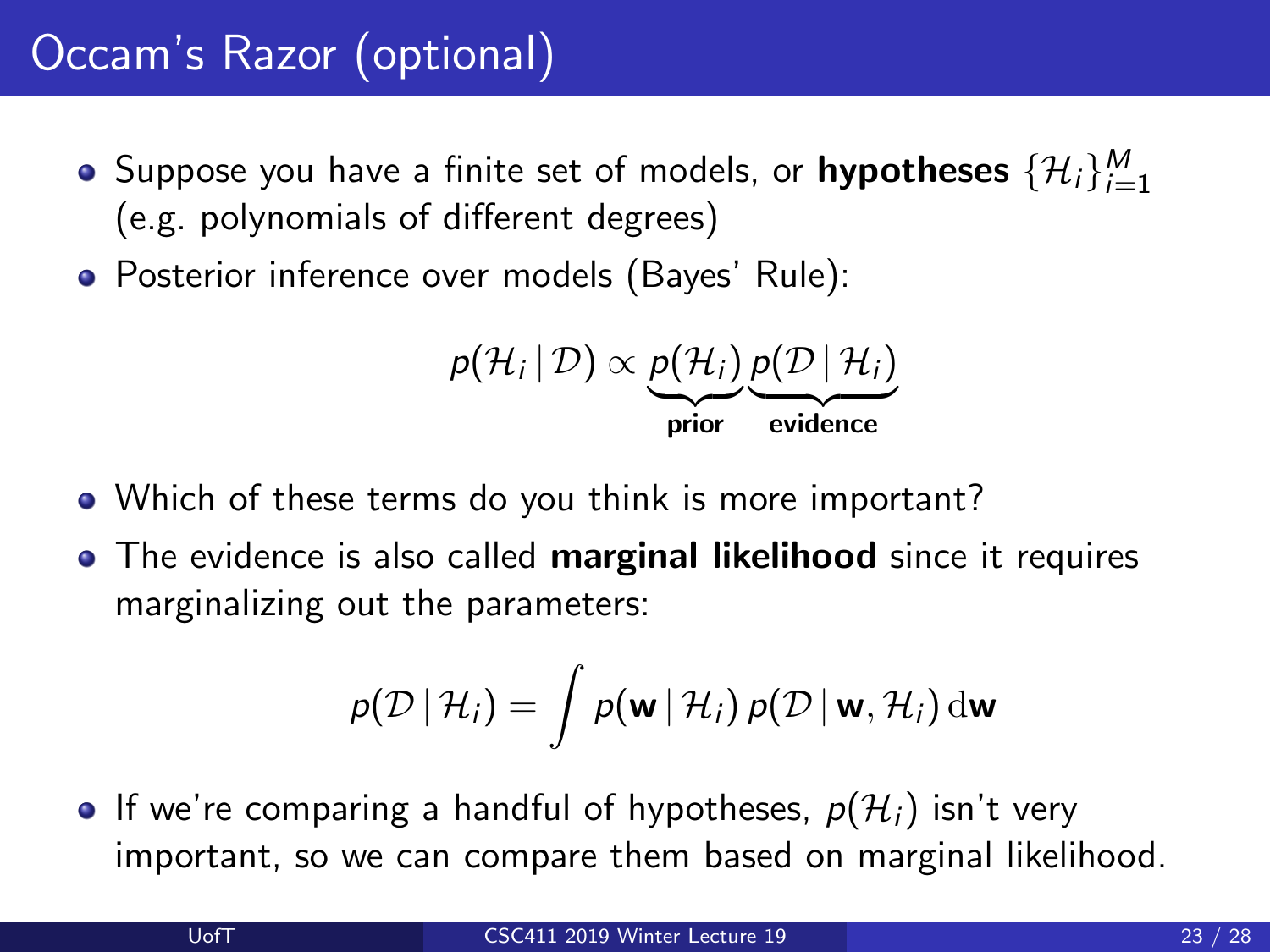- $\bullet$  Suppose  $M_1$ ,  $M_2$ , and  $M_3$  denote a linear, quadratic, and cubic model.
- $\bullet$   $M_3$  is capable of explaning more datasets than  $M_1$ .
- But its distribution over  $D$  must integrate to 1, so it must assign lower probability to ones it can explain.



— Bishop, Pattern Recognition and Machine Learning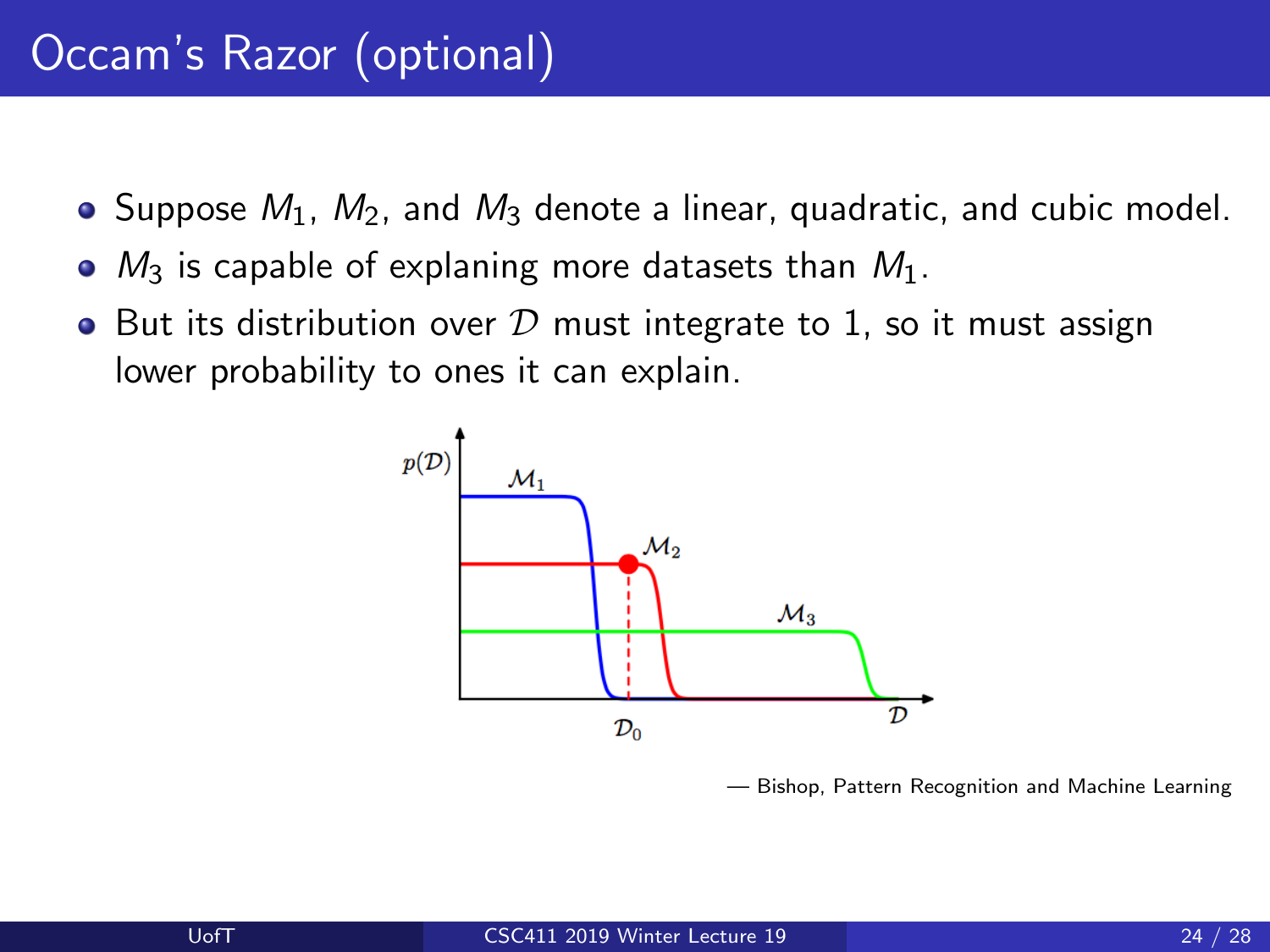Approximating the integral:

$$
p(\mathcal{D} | \mathcal{H}_i) = \int p(\mathcal{D} | \mathbf{w}, \mathcal{H}_i) p(\mathbf{w} | \mathcal{H}_i)
$$
  
\n
$$
\simeq \underbrace{p(\mathcal{D} | \mathbf{w}_{MAP}, \mathcal{H}_i)}_{\text{best-fit likelihood}} \underbrace{p(\mathbf{w}_{MAP} | \mathcal{H}_i) \Delta \mathbf{w}}_{\text{Occam factor}}
$$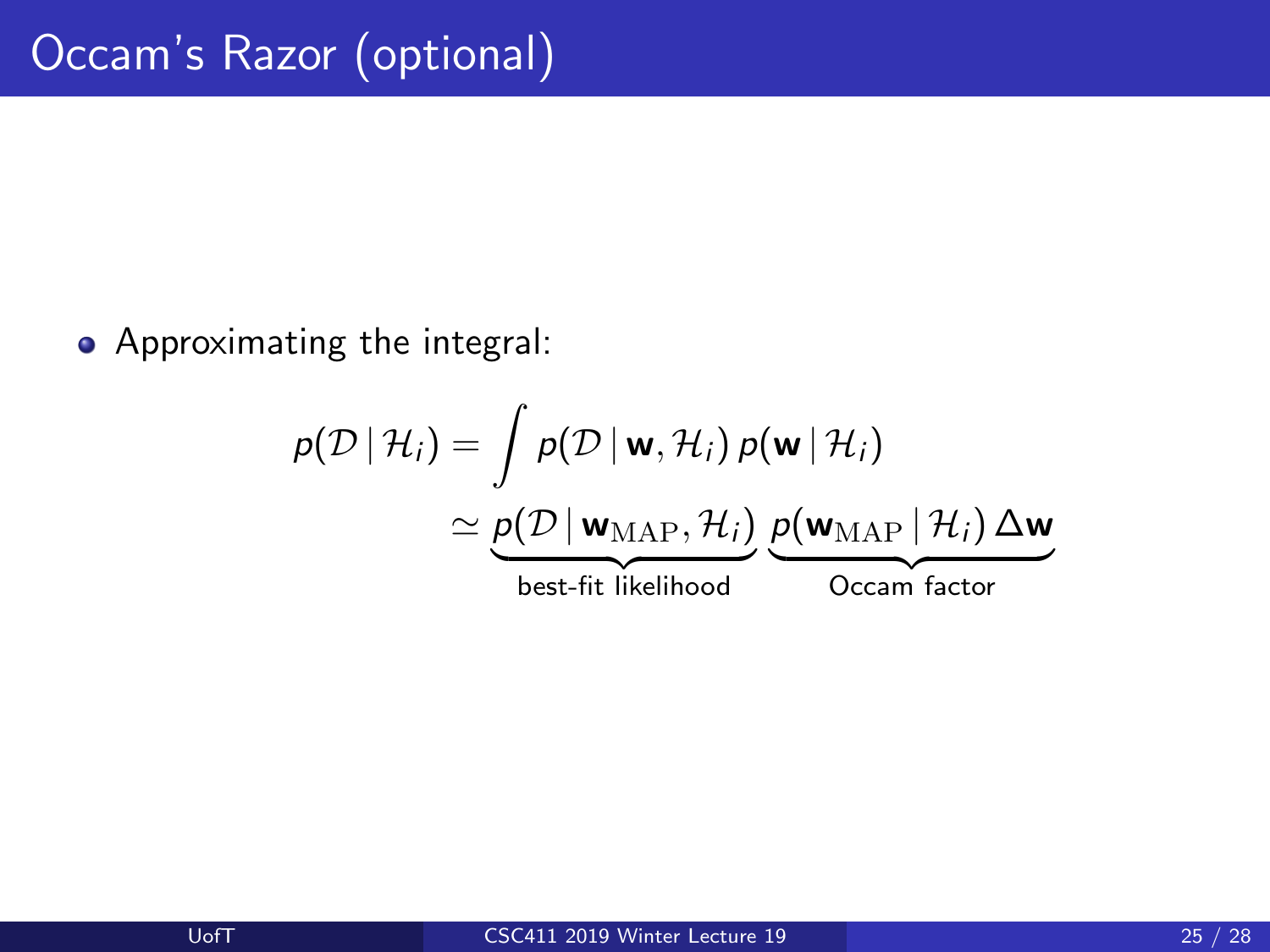# Occam's Razor (optional)

#### **•** Multivariate case:

$$
p(\mathcal{D} | \mathcal{H}_i) \simeq \underbrace{p(\mathcal{D} | \mathbf{w}_{MAP}, \mathcal{H}_i)}_{\text{best-fit likelihood}} \underbrace{p(\mathbf{w}_{MAP} | \mathcal{H}_i) | \mathbf{A} |^{-1/2}}_{\text{Occam factor}},
$$

where  $\mathbf{A} = \nabla^2_{\mathbf{w}} \log p(\mathcal{D} \, | \, \mathbf{w}, \mathcal{H}_i)$ 

- The determinant appears because we're taking the volume.
- The more parameters in the model, the higher dimensional the parameter space, and the faster the volume decays.<br>— Bishop, Pattern Recognition and Machine

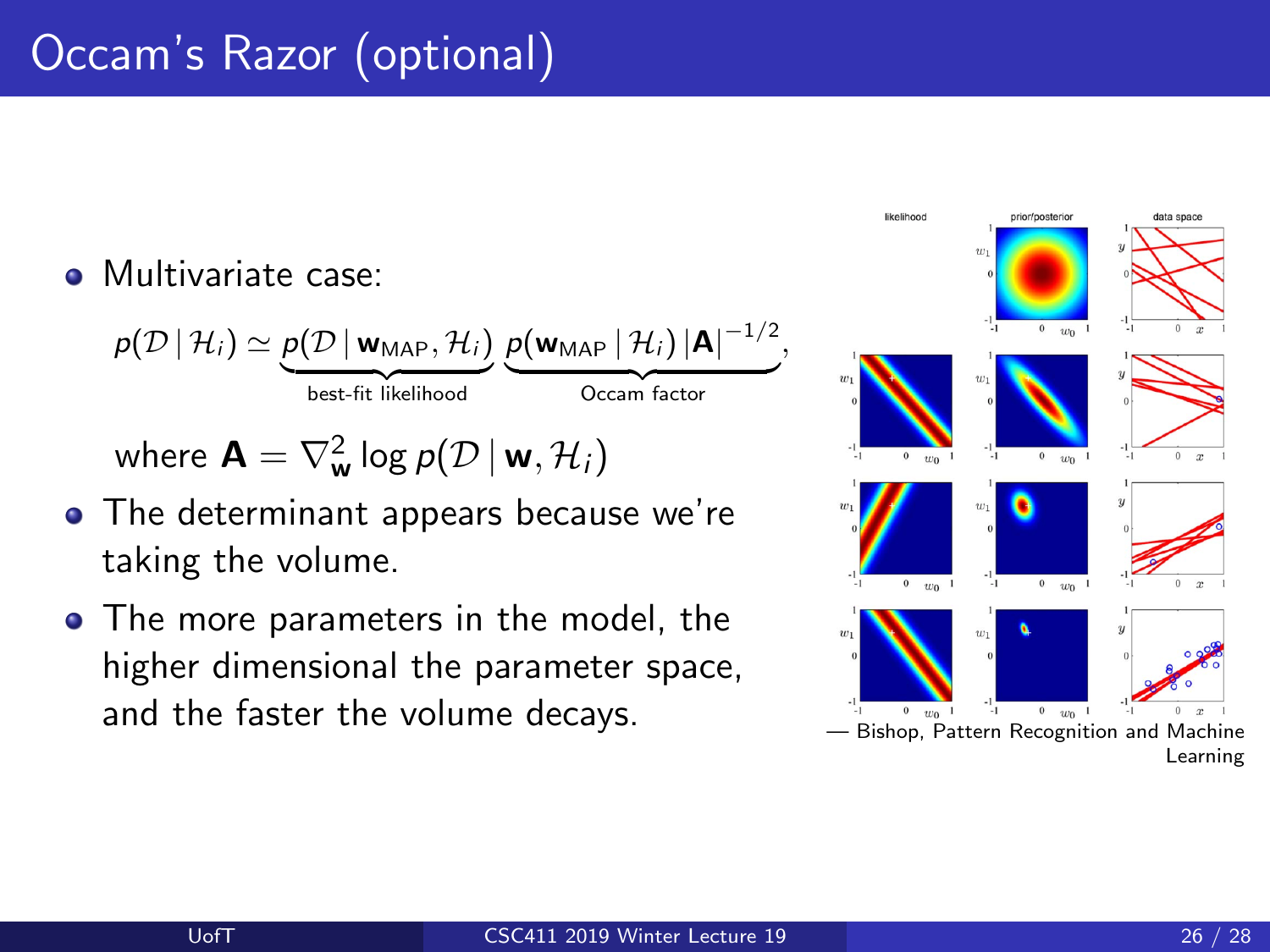## Occam's Razor (optional)

Analyzing the asymptotic behavior:

$$
\mathbf{A} = \nabla_{\mathbf{w}}^2 \log p(\mathcal{D} | \mathbf{w}, \mathcal{H}_i)
$$
  
\n
$$
= \sum_{j=1}^N \underbrace{\nabla_{\mathbf{w}}^2 \log p(\mathbf{y}_i | \mathbf{x}_i, \mathbf{w}, \mathcal{H}_i)}_{\triangleq A_i}
$$
  
\n
$$
\approx N \mathbb{E}[A_i]
$$
  
\n
$$
\approx N \mathbb{E}[A_i]
$$
  
\n
$$
\approx \log p(\mathbf{w}_{MAP} | \mathcal{H}_i) + \log |\mathbf{A}|^{-1/2}
$$
  
\n
$$
\approx \log p(\mathbf{w}_{MAP} | \mathcal{H}_i) + \log |N \mathbb{E}[A_i]|^{-1/2}
$$
  
\n
$$
= \log p(\mathbf{w}_{MAP} | \mathcal{H}_i) - \frac{1}{2} \log |\mathbb{E}[A_i]| - \frac{D \log N}{2}
$$
  
\n
$$
= \text{const} - \frac{D \log N}{2}
$$

Bayesian Information Criterion (BIC): penalize the complexity of your model by  $\frac{1}{2}D$  log N.